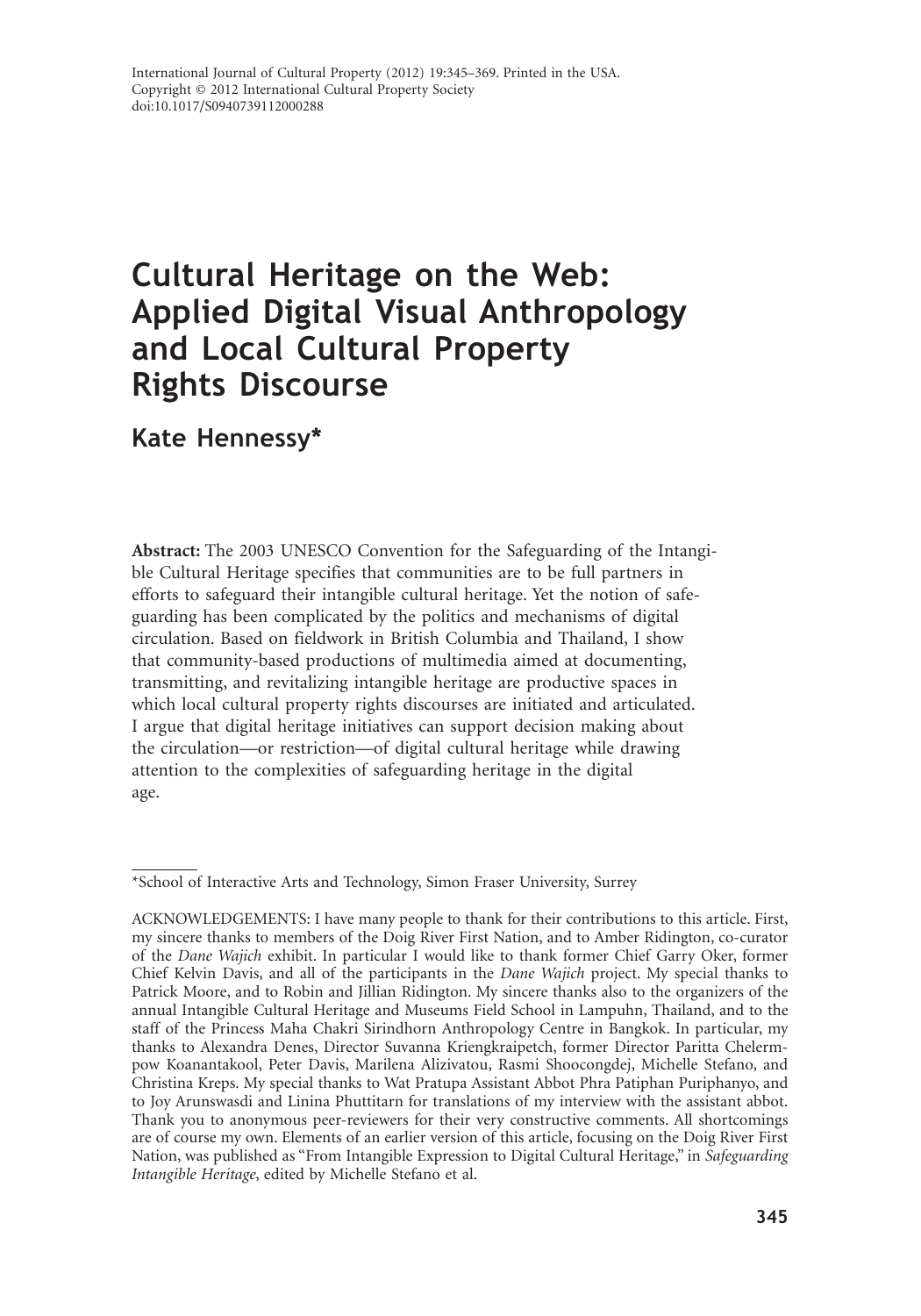#### INTRODUCTION

Cultural heritage is becoming digital heritage: tangible objects in museum collections are being rapidly photographed and made available over the Internet, while documentation of intangible cultural heritage is also being launched into digital environments in the name of safeguarding. These media are now available to diverse networked publics, including to the cultural communities from which they were originally collected.<sup>1</sup> UNESCO defined "digital heritage" in 2003 as:

. . . unique resources of human knowledge and expression. It embraces cultural, scientific and administrative resources, as well as technical, legal, medical and others kinds of information created digitally, or converted into digital form from existing analogue resources. Where resources are "born digital," there is no format but the digital object.<sup>2</sup>

While the tangible and intangible, or the material and immaterial, have been treated largely as separate fields of study, both have been gathered, interpreted and exhibited, considered aspects of cultural performance, understood as cultural symbols, and claimed as cultural property.<sup>3</sup> Tangible objects have been removed from their cultural and environmental contexts, just as intangible expressions have been selected, documented, and archived in locations both near and far from source communities. As ethnographer Julie Cruikshank points out, the boundary between words and things is ambiguous; while words are ephemeral, they become things when transcribed or recorded, and while diverse audiences can interpret objects in museums in different ways, words are used to give meaning to objects. Importantly, "This blurred distinction underscores the parallel ways in which verbal utterances and material objects are used both to symbolize the past and to stake out positions in discussions about cultural representation, copyright of oral narratives and ownership of cultural property."<sup>4</sup>

In the era of the *born-digital* ethnographic object, words and things take on new lives as digital surrogates, copies, and remixes. Anthropologists, curators, and increasingly, local stakeholders who represent their own cultures, languages, histories, and material culture, are some of the agents of this transformation from artifact and intangible expression to digital heritage. I am interested in the entangled but underexplored relationship between the UNESCO Charter on the Preservation of Digital Heritage and the 2003 UNESCO Convention for the Safeguarding of the Intangible Cultural Heritage,<sup>5</sup> which provides signatory nations with guidelines for the identification, inventory, documentation, preservation, and transmission of endangered, yet viable, intangible forms of cultural expression. Digital cultural heritage is being produced and shared as a range of media, from digital archives, virtual museum exhibits, community web sites, and other online multimedia, to indigenous cultural centers and museums. Yet as the digital proliferates, so does tension over the vulnerability, circulation,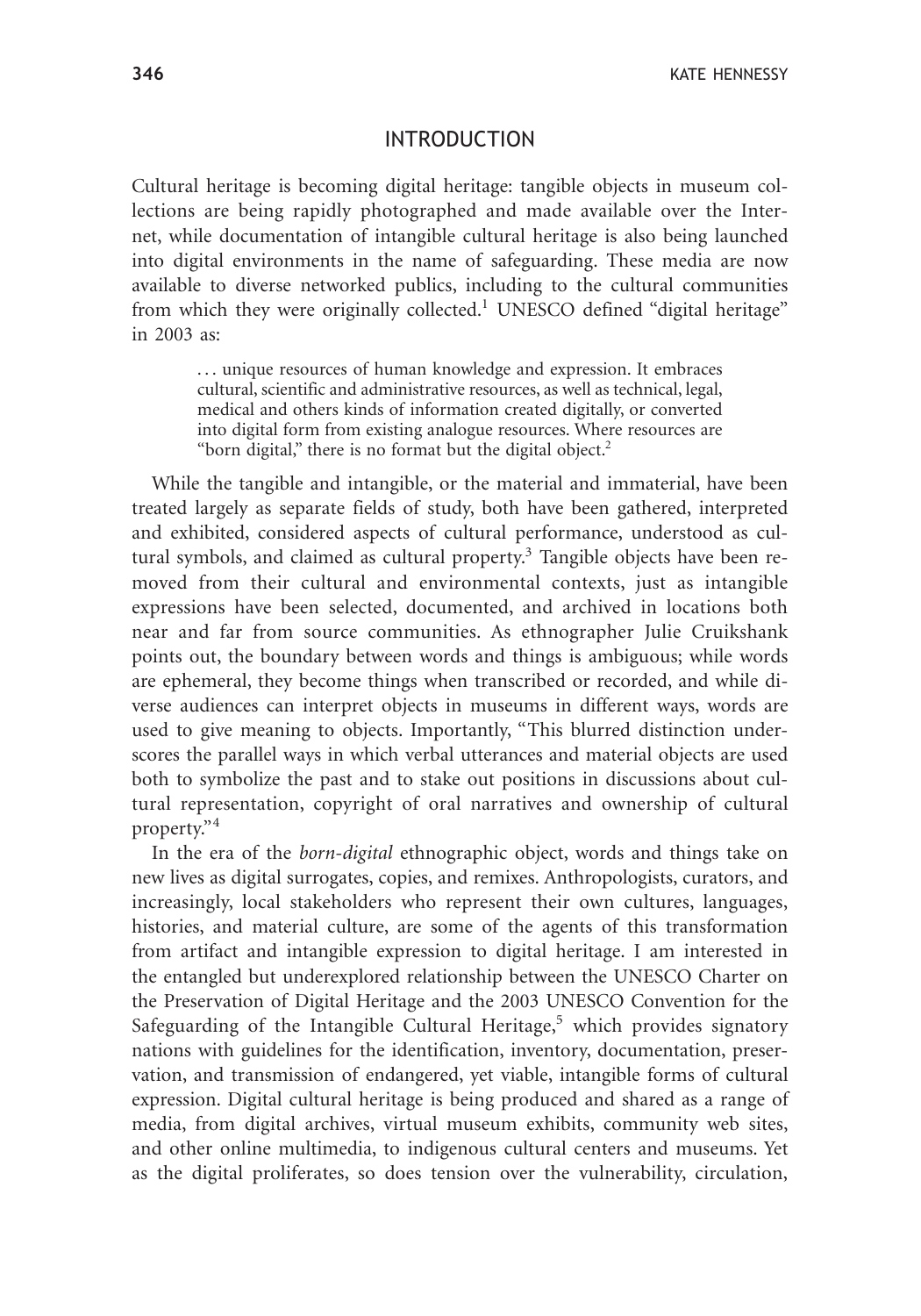and reach of cultural heritage online. World heritage policies further complicate this explosion of cultural projection; the UNESCO Charter on the Preservation of Digital Heritage states: "access to digital heritage materials, especially in the public domain, should be free of unreasonable restrictions. At the same time, sensitive and personal information should be protected from any form of intrusion."<sup>6</sup> Yet how, and when, is sensitive or personal digital heritage differentiated from that which is suitable to be circulated in the public domain? How are decisions made about what should be open and what should be closed? How are local cultural property rights discourses articulated and under what conditions? What can be learned from the work of local heritage practitioners who are negotiating diverse approaches to documenting and sharing their cultural heritage in digital environments?

I suggest that applied digital visual anthropology—the practice of visual anthropology that engages a broad spectrum of digital tools and hypermethodologies to create and communicate ethnographic media—is methodologically and theoretically positioned to contribute to discourse on digital heritage and cultural property. I argue here that the community-based production of multimedia aimed at documenting, transmitting, and revitalizing intangible heritage creates space in which these decision-making processes, or local cultural property rights discourses, are initiated and negotiated. I make this argument, first, based on fieldwork carried out with the Doig River First Nation, a Dane-zaa community in northeastern British Columbia, Canada, where oral narrative and intangible heritage has been a focus of ethnographic collecting. Recent digitization and community remediation of ethnographic archives has illuminated tensions over the transformation of intangible expression into digital heritage, where issues related to cultural representation, copyright, and ownership of cultural property are amplified by digital circulation. Doig River's media projects have facilitated local heritage and cultural revitalization discourse that has included keeping certain culturally sensitive elements of digital heritage off-line. In the spirit of globalizing heritage policies, I hold the Dane-<u>z</u>aa example alongside my recent fieldwork with the Buddhist temple community of Wat Pratupa in Lamphun, northern Thailand, where local documentation strategies and wide-ranging digital circulation of cultural heritage has also facilitated the negotiation of appropriate forms of sharing sensitive cultural property. In both examples, digital heritage and local control over its production is central in debates about cultural property and circulation over the Internet. Juxtaposing these geographically distant articulations of local cultural property rights discourse emphasizes the particularities of local interpretations of the ethics and values of circulating digital heritage. These ethnographic examples hint at a spectrum of possibilities for the articulation of local cultural property rights discourse that are being negotiated in relation to UNESCO's world heritage policies.<sup>7</sup> In the era of the born-digital ethnographic object, these sites have become as infinitely entangled as words and things.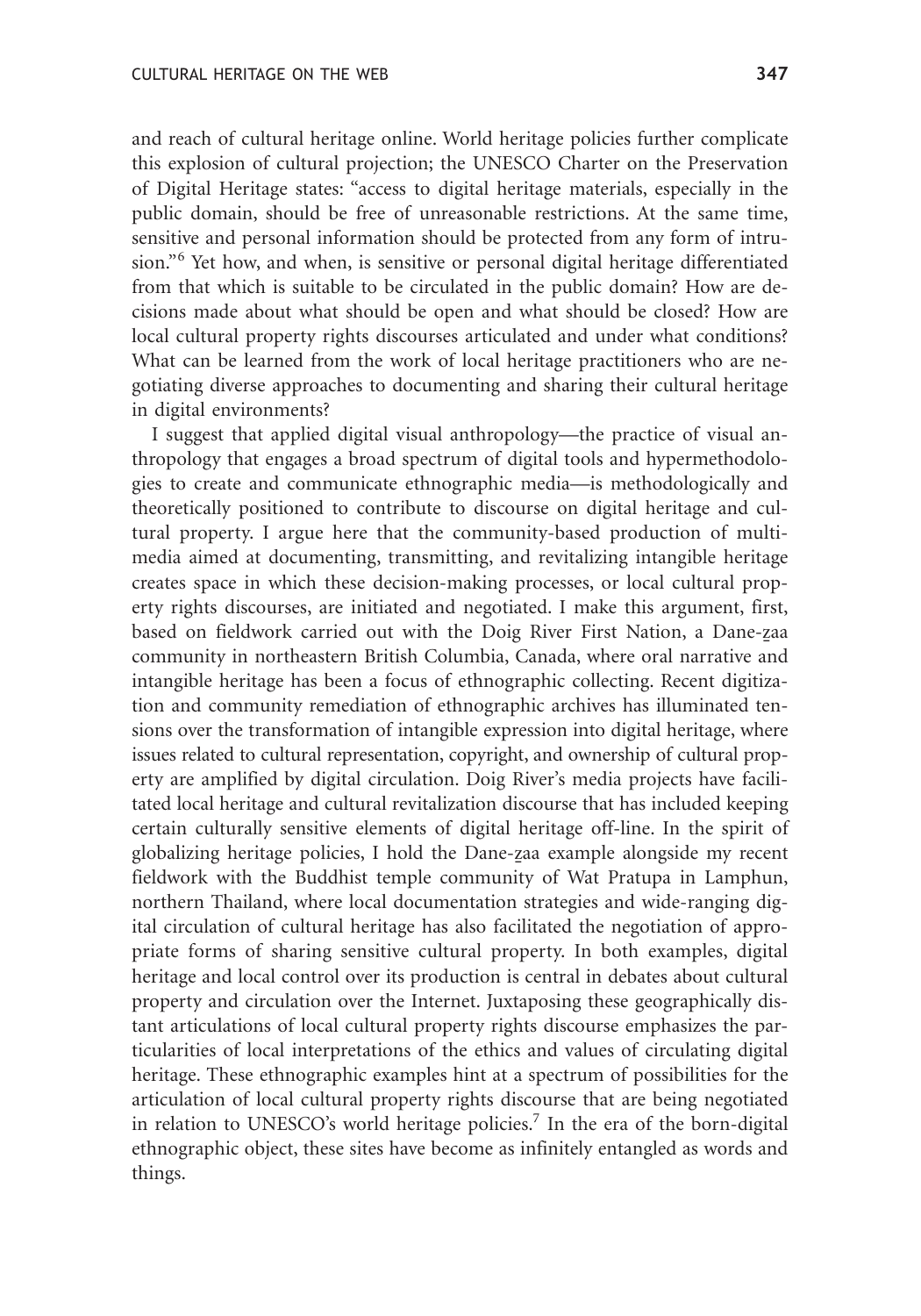# DIGITAL HERITAGE AND LOCAL CULTURAL PROPERTY RIGHTS DISCOURSE

The 2003 Convention for the Safeguarding of the Intangible Cultural Heritage defines intangible cultural heritage as:

. . . the practices, representations, expressions, knowledge, skills—as well as the instruments, objects, artifacts and cultural spaces associated therewith–that communities, groups and, in some cases, individuals recognize as part of their cultural heritage. This intangible cultural heritage, transmitted from generation to generation, is constantly recreated by communities and groups in response to their environment, their interaction with nature and their history, and provides them with a sense of identity and continuity, thus promoting respect for cultural diversity and human creativity. For the purposes of this Convention, consideration will be given solely to such intangible cultural heritage as is compatible with existing international human rights instruments, as well as with the requirements of mutual respect among communities, groups and individuals, and of sustainable development.8

The Convention further outlines a process by which intangible culture may be protected for future generations. "Safeguarding" in the Convention is represented as:

. . . measures aimed at ensuring the viability of intangible cultural heritage, including the identification, documentation, research, preservation, protection, promotion, enhancement, transmission, particularly through formal and non-formal education, as well as the revitalization of various aspects of such heritage.9

While documentation of intangible heritage is clearly only one aspect of safeguarding, the proliferation of digital tools now available for documentary recording, archiving, and circulation has implicated digital documentation of the intangible in the production of the digital cultural heritage. Local, institutional, and national documentary practices have become spaces of negotiation over ownership and ethical circulation of cultural property; such media collaborations and processes are sites through which local cultural property rights discourse can be formed. Negotiation over cultural property and digital heritage therefore take place in overlapping domains—in documentation of cultural expression, in access to cultural documentation, and in the design of digital archives that both facilitate and limit access to documentation and related information.

For example, in his description of Woodland Native American digital documentary practices in cultural performance and ritual contexts, Jason Baird Jackson points out that as new recording technologies have become available over time, Native peoples in Oklahoma who are concerned with the conservation of ancestral forms of dance, music, and ritual have integrated digital documentation into their production of digital archives for education, cultural revitalization, and personal use. These digitally mediated practices have emerged along with tension and anxiety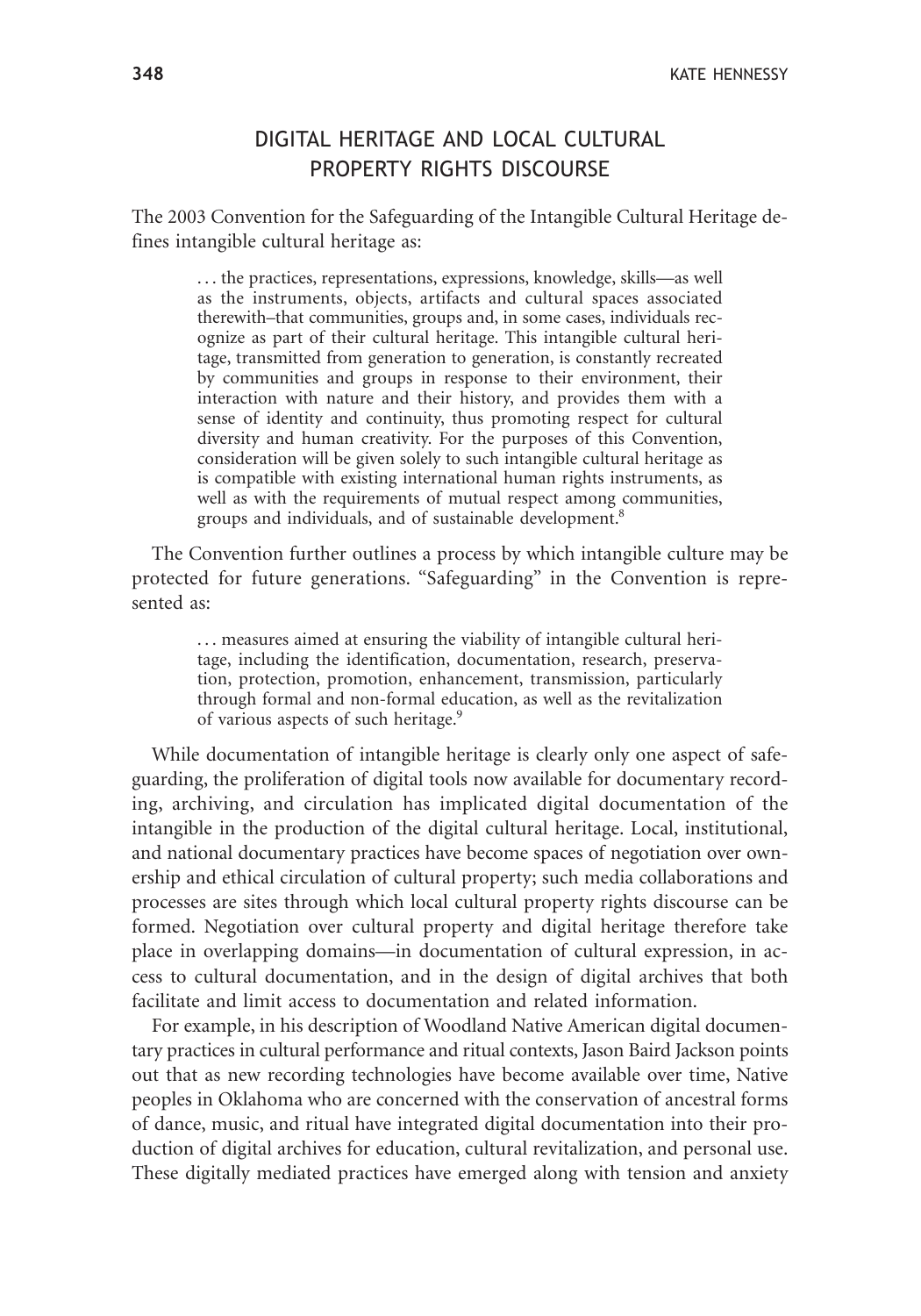about the commercialization of documentation and the loss of the authority of ceremonial leaders to control how recordings are used. He makes the case that Woodland Native peoples' digital documentary practices, which include the use of cell phone video cameras and other everyday technologies, " . . . have unfolded within a local intellectual property (IP) system rooted more broadly in tribal and regional cultures and social norms."<sup>10</sup>

Patrick Moore and I identified similar dynamics among members of the Carcross/ Tagish First Nation who were involved in the digital documentation of the endangered Tagish language.<sup>11</sup> Working in partnership with the First Peoples' Cultural Foundation and language archiving web site FirstVoices.com, $^{12}$  participants created an environment in which elders and youth could articulate an indigenous language ideology in resistance to the values and practices of residential schools and control by outside organizations. Local control of language revitalization efforts through First Voices.com placed emphasis on the holistic nature of language and culture, showed preference for traditional modes of social interaction, and demonstrated the centrality of elders' knowledge. Language revitalization in this case was connected to more wide-ranging discourse on political authority, land, and cultural identity, facilitated by a digitally mediated space for Carcross/Tagish control over representation.

In another example, legal anthropologist Guido Pigliasco shows how the collaborative production of a cultural heritage DVD with the Sawau tribe of the island of Beqa, Fiji, was itself a negotiation of intellectual property issues and required the articulation of a local cultural property rights discourse to make decisions about what should be shared, and what should be safeguarded off-line.13 *The Sawau Project* is focused on the reclamation of documentation of the *vilavilairevo*, or Sawau firewalking, which in recent decades has been widely circulated and commoditized, but is now claimed by the tribe as their own to control and perform.<sup>14</sup> The DVD project is visually grounded in the geography of Beqa, an archive of repatriated documentation and newly produced video vignettes indicating the origins of the fire-walking traditions. The project is described as an inventory of sites, stories, and shared memories that, in the course of production, "brought to life the awareness of the passage of time, the weight of their grandfathers, and a new selfconsciousness."<sup>15</sup> Engaging with media and local heritage in a collaborative setting required the negotiation of anxiety and opportunity associated with digital media, and decision making that leaned toward restricting circulation rather than participating in the continued appropriation of practices considered to belong to the Sawau people of Beqa.

In a final example, Kimberly Christen's work with Warumungu people in Australia and Native American tribes in the United States has demonstrated how the collaborative design of digital heritage archives creates opportunities for indigenous articulation of local cultural property discourse, particularly what should be made public, and what should remain private, challenging the emerging status quo of open access. Christen describes how collaboration in the archiving of dig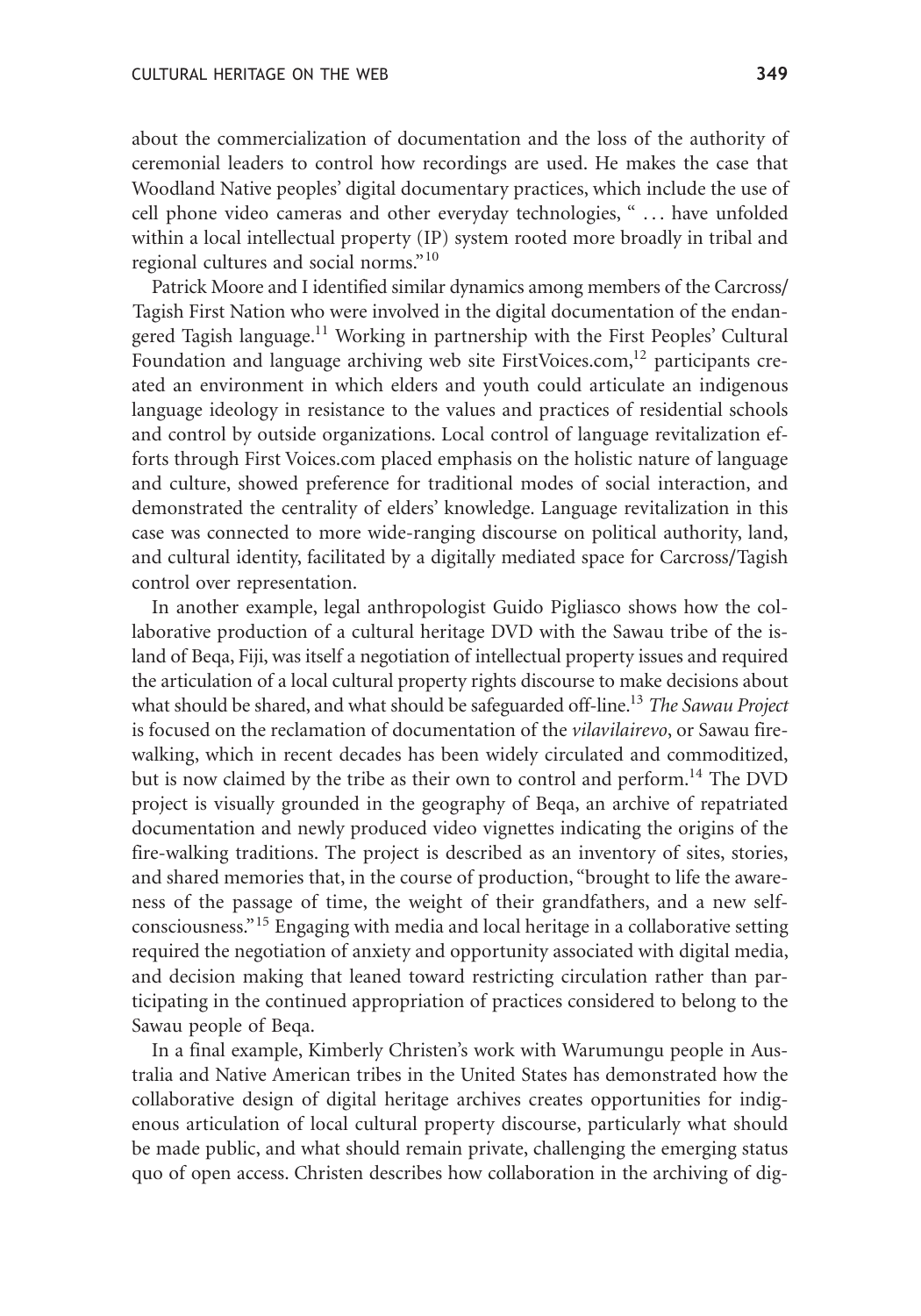**350** KATE HENNESSY

ital heritage creates opportunities to *identify processes* for the management of digital materials.16 The *Mukurtu Archive* and the *Plateau Peoples' Web Portal* are both built on principles of "respectful repatriation" that aim to create digital repositories that support the ethical circulation of cultural knowledge and property. The software developed in support of these archives allows users to customize protocols for access based on cultural parameters, and to change these parameters to reflect their dynamic nature in everyday life.<sup>17</sup>

These examples position the production and circulation of digital heritage as central in debates over indigenous cultural property. However, as Fiona Cameron points out, discourse on digital heritage to date has been largely focused on the status of digital media as heritage, and of original and authentic objects, referencing the writing of Walter Benjamin (1968) and Jean Baudrillard (1994).<sup>18</sup> There has been little critical discourse of digital heritage, even though the "ascription of heritage metaphors to cultural materials in a digital format means that digital media has become embedded in a cycle of heritage value and consumption, and in the broader heritage complex."<sup>19</sup> The UNESCO Charter on the Preservation of Digital Heritage is seen by Cameron to exemplify the uncritical induction of digital cultural heritage materials into wider processes of globalization and heterogenization. Of particular issue is the Charter's emphasis on ensuring maximum public access to what has been encoded through UNESCO programming as the "Memory of the World," or "Information for All."

At the same time that the Charter advocates open access to digital heritage, it asserts that "sensitive and personal information should be protected from any form of intrusion."<sup>20</sup> These statements highlight a key issue in the transformation of intangible heritage into digital cultural heritage; when and how are decisions made about the open or closed nature of cultural documentation? As Michael Brown points out, major policy documents like the Convention for the Safeguarding of the Intangible Cultural Heritage demonstrate a tension between cultural internationalists and cultural nationalists, an ongoing concern with "the balance between heritage as a resource for all of humanity and as something that properly belongs to, and remains controlled by, its communities of origin."<sup>21</sup> Jane Anderson has further articulated the *anxieties* associated with the opening up and digital circulation of colonial archives; at the same time that indigenous communities are demanding recognition as legitimate authors and owners of documents representing their cultures, they are faced with the fact that legal ownership is granted to the individual who made the recording. These archival materials are also anxietyinducing because they often do not reflect contemporary cultural identifications and desired representation, or their anticipated use and circulation.<sup>22</sup> These tensions and anxieties are exacerbated in discourse and practices related to the production of digital cultural heritage.

As I will describe, members of the Doig River First Nation in British Columbia made important decisions to keep elements of their digital cultural heritage out of public circulation as a way to maintain the power of particular heritage objects.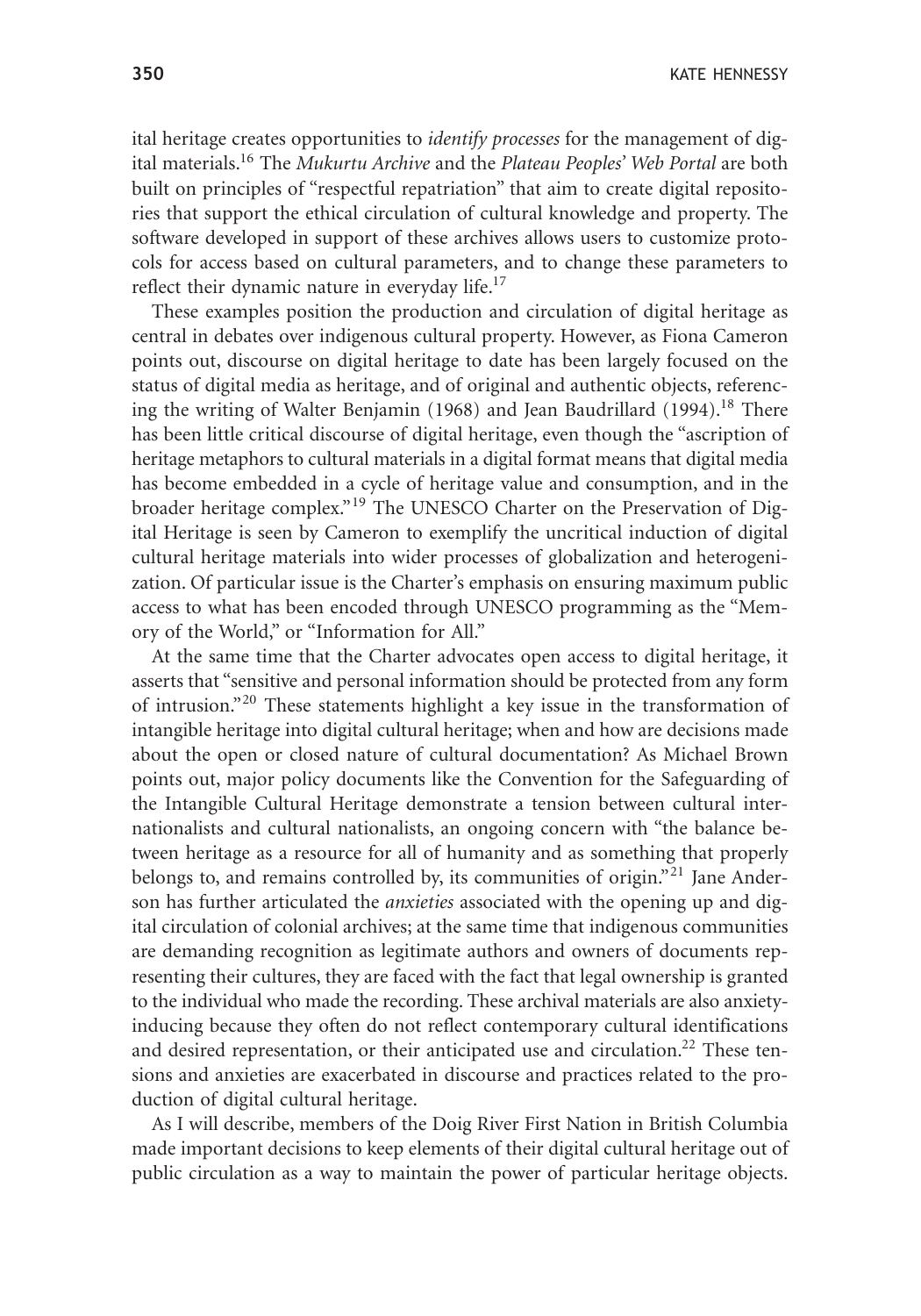Their leading participation in local intangible heritage safeguarding projects was crucial in this regard. Members of an ethnic Yong community in northern Thailand, choosing another approach, decided that unlimited circulation of sensitive digital heritage was in the best interest of local knowledge revitalization. As with the creation of ethnographic documents, including the documentation of intangible cultural heritage, digital heritage is shaped by systems of heritage value and subjective evaluation about what to preserve—in this schema, what to make public—and what to keep in private circulation or allow to be lost.

Community participation in documentation—a central moment in decision making about what to circulate publicly and what to manage privately—is important in this regard. A particular irony of the Convention, Michael Brown points out, is that it "portrays intangible heritage as an objectified resource amenable to modern management techniques. In such a legalistic vision, heritage cannot be protected until it is thoroughly documented."<sup>23</sup> Indeed, echoing the language of salvage anthropology, the UNESCO Convention for the Safeguarding of the Intangible Cultural Heritage mobilizes a discourse of loss:

Recognizing that the processes of globalization and social transformation, alongside the conditions they create for renewed dialogue among communities, also give rise, as does the phenomenon of intolerance, to grave threats of deterioration, disappearance and destruction of the intangible cultural heritage, in particular owing to a lack of resources for safeguarding such heritage. $24$ 

The Convention then lays out a State and stakeholder community process of identification, inventory, documentation, and transmission of intangible heritage as a measure of safeguarding intangible cultural heritage from the homogenizing forces of globalization. However, as Brown further notes, the discipline of anthropology "long ago concluded that documentation has only a modest role in the preservation of culture. To think otherwise is to make the classic error of mistaking a map for the territory it represents."<sup>25</sup> Digital technologies—including digital video, audio, and photography, as well as computer word-processing programs for field notes, electronic maps and Geographic Information Systems, social media, and digital archives—have become normative tools and economically viable resources for the documentation, preservation, and transmission of intangible cultural heritage and its relationships to material culture, the natural environment, and social, political, and economic conditions. That much of the documentation of intangible cultural heritage around the world will be born digital means that meaningful participation by stakeholder communities in the documentation and safeguarding of their cultural heritage is more important than ever before. This is significant in relation to the discourse of loss of heritage that also permeates the digital heritage charter, in which digital media "is at risk of being lost to posterity" (*the threat of loss*),<sup>26</sup> and "unless the prevailing threats are addressed, the loss of digital heritage will be rapid and inevitable" (*need for action*).27 Loss of digital documentation of intangible heritage—as archived on hard drives, tapes, disks, or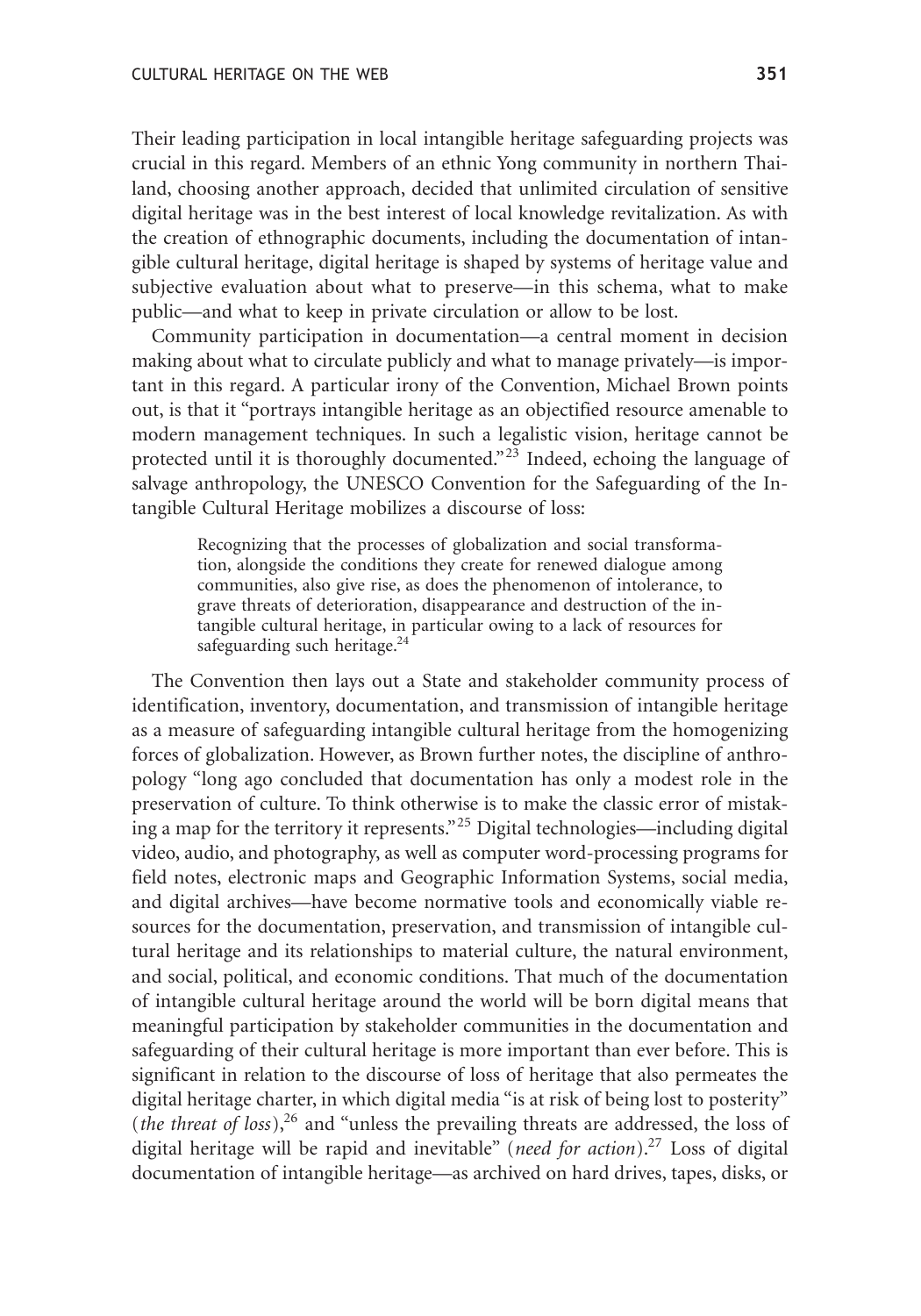web sites, to name a few—is unfortunately a frequent occurrence. Local decision making around appropriate and sustainable strategies for the long-term safeguarding of digital heritage must be a part of safeguarding initiatives, and will remain an urgent concern.

It is encouraging to note that such participation from cultural communities, groups, and individuals is emphasized in Article 15 of the Convention, titled "Participation of Communities, Groups and Individuals," which states that:

Within the framework of its safeguarding activities of the intangible cultural, heritage, each State Party shall endeavor to ensure the widest possible participation of communities, groups and, where appropriate, individuals that create maintain and transmit such heritage, and to involve them actively in its management.<sup>28</sup>

According to Richard Kurin, this represents a shift in perspective on the role of culture bearers in determining best practices for safeguarding:

Governments, or university departments or museums, cannot just assume that they have permission to define intangible cultural heritage and undertake its documentation, presentation, protection, or preservation. Community participation is meant to be significant and meaningful—involving the consent of community leaders, consultation with lead cultural practitioners, shared decision making on strategies and tactics of safeguarding and so on. Article 15 strongly empowers the community in the operation of and realization of the Convention.<sup>29</sup>

During my fieldwork with the Doig River First Nation between 2004 and 2008, I co-curated (with Amber Ridington) a collaboratively produced virtual museum exhibit of the oral narratives and song called *Dane Wajich—Dane-<u>z</u>aa Stories and Songs: Dreamers and the Land.30* The project used digital cultural heritage from the *Ridington/Dane-zaa Digital Archive*. Archival media were exhibited online alongside contemporary documentation of narrative and song that had been created by members of the Doig River community in the course of the project. *Dane Wajich* used collaborative methodologies that placed elders, youth, and other community participants in leading roles. It modeled a strategy for community involvement in the documentation of intangible heritage that is in keeping with the emphasis of the 2003 UNESCO Charter on the Convention for the Safeguarding of the Intangible Cultural Heritage on roles and responsibilities of local communities in safeguarding what they determine to be endangered and significant.<sup>31</sup>

In the following section, I show how community participation in decision making about which elements of ethnographic documentation to make public in the virtual exhibit, and which to restrict from wider access, made intangible heritage and *digital* objects central to conversations about ownership and control of cultural documentation. While community leadership in intangible heritage safeguarding efforts made use of available digital technologies to mobilize digital cultural heritage and to create new born-digital objects, it had results that demonstrate local negotiation of culturally appropriate forms of sharing that counter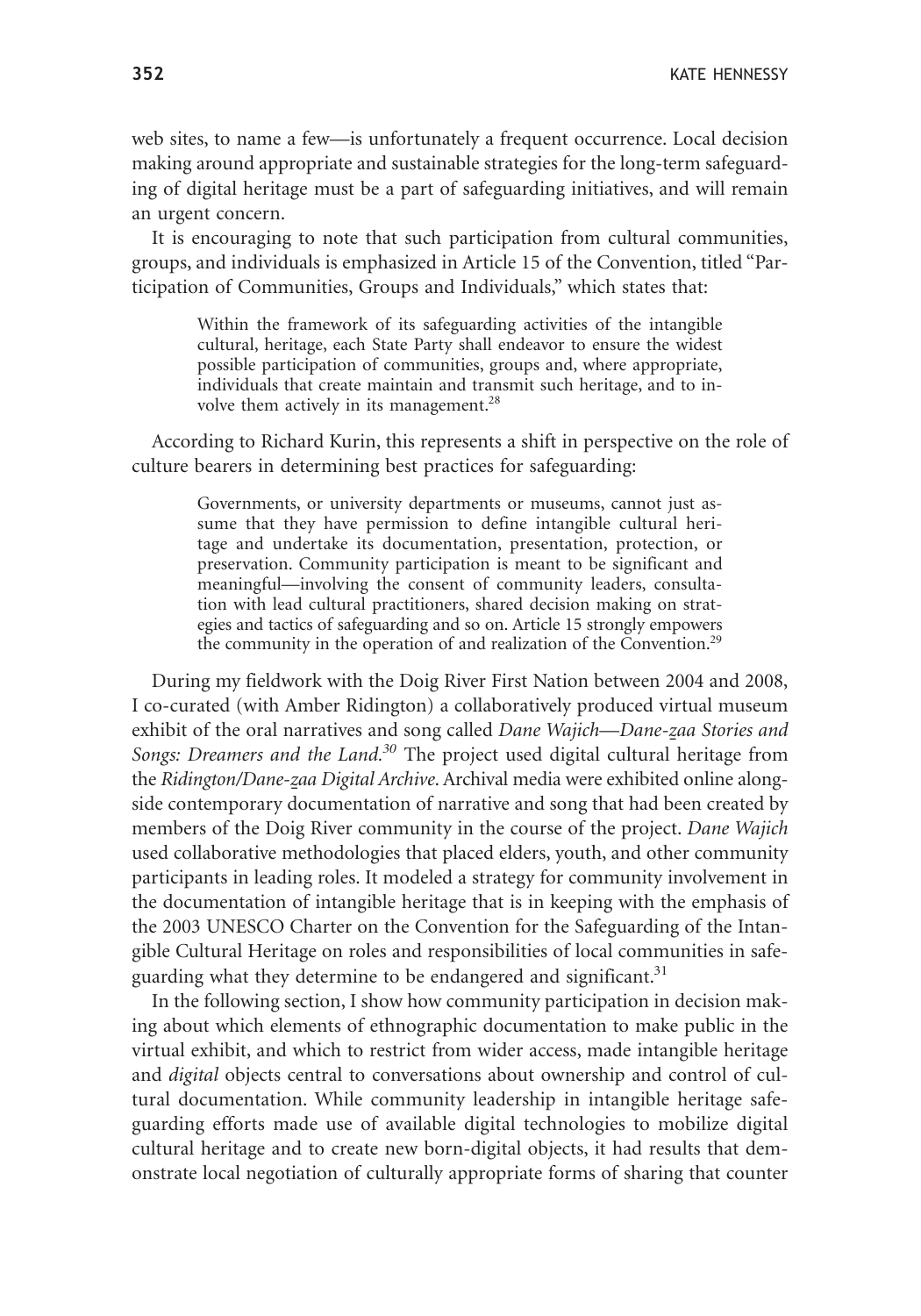the open-access emphasis of the 2003 UNESCO Charter on the Preservation of Digital Heritage. The example points to the importance of local strategies for the safeguarding of digital cultural heritage and the forms of intangible heritage that it represents, which facilitate decision making about what can be circulated, and what is sensitive and should be kept out the global heritage complex.

## THE CREATION OF THE RIDINGTON/DANE-ZAA DIGITAL ARCHIVE

Unlike tangible objects, intangible cultural expression cannot be carried away by the ethnographer except as inscribed as ethnographic documents in field notes, recordings, film, or drawings. $32$  The act of creation of the ethnographic document, and the act of creation of the ethnographic archive to order and preserve documentation of the intangible is far from neutral; indeed, "what constitutes the archive, what form it takes, and what systems of classification signal at specific times are the very substance of colonial politics."<sup>33</sup> The digital ethnographic archive, much more than a mechanical accumulation of information, is a particular and historically specific representation of culture and ownership of cultural documentation.

Robin Ridington began his fieldwork with Dane-zaa communities at Prophet River, Halfway River, and with members of the Fort St. John band, who later became the Doig River and Blueberry River First Nations, in 1968. He developed a relationship with Charlie Yahey, an elder who came to be the last-known *nááche* (translated as dreamer, or prophet) in the Peace River region. *Nááche* are known to have traveled to heaven and received songs (*nááchę yiné?*) and prophecies that provided moral and spiritual guidance to people. Dane-<u>z</u>aa oral tradition asserts that *nááche* dreamed ahead to locate the trails of game animals, predicted the coming of white settlers to the Peace River region, and the industrialization of the oil-rich landscape.<sup>34</sup> *Nááchę yiné?* received in dreams were publicly performed by dreamers, and today by groups of drummers at world-renewal ceremonies called the *Tea Dance*, in which Dane-<u>z</u>aa bands gather to dance around a fire to ensure the passing of seasons and helping the spirits of the departed find their way along the trail to heaven. $35$  In his early fieldwork, Ridington and Mills recorded many hours of audiotape of Charlie Yahey's oratory and dreamers' songs, Tea Dances, and public expression of the *nááche's* sacred knowledge of heaven. He also photographed some of the drawings made by *nááche* of their visions of heaven that were shown to him by elders.

When Robin Ridington began documenting Tea Dances, *nááche yiné?*, and oral narratives, he used a 35-millimeter camera, and an Uher reel-to-reel tape recorder. There were limitations attached to these particular documentary tools; because he had a limited supply of film, tape, and batteries, he turned the recorder off when he thought that "nothing was happening."<sup>36</sup> The constraints of available technologies influenced his ideas about what was important to record; the narra-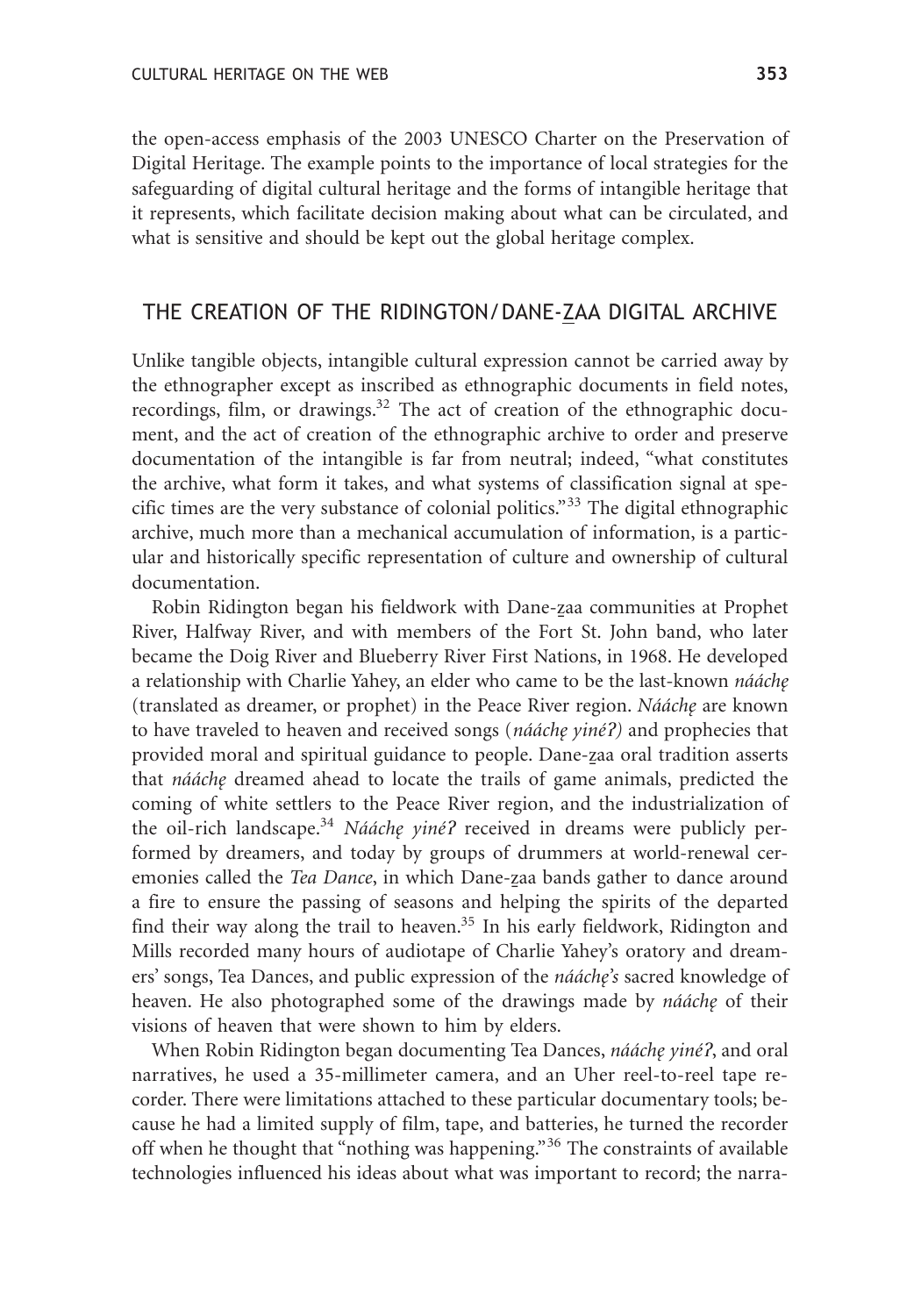tives of Dane-<u>z</u>aa elders, and the oratory of the *nááchę* Charlie Yahey were clearly extraordinary, and inevitably took precedence over the documentation of everyday conversations and soundscapes.<sup>37</sup>

In 1999, Robin Ridington and partner Jillian Ridington made a transition in documentary technique. Digital technologies, in the form of audio mini-disk, gave them the ability to record sound virtually endlessly. Minidiscs were inexpensive and long-playing. Battery life had also drastically improved, making remote recording lightweight and easy. In 2001, they also changed their approach to visual documentation, transitioning from still photography to digital photography and video, and experimenting with nonlinear digital video editing.<sup>38</sup>

In 2003, responding to community demand for greater access to their collection, Robin, Jillian, and folklorist Amber Ridington worked with the Doig River First Nation to procure a grant from the British Columbia Museums Association to digitize the Ridingtons' photographic, audio, and video collection of Dane-<u>z</u>aa intangible cultural heritage. The entire archive, which by 2003 consisted of approximately 600 hours of audio recordings, 5000 photographs, and 60 hours of digital videotape, was to be made available in as digital copies on a hard drive, and be accessible in the Doig River First Nation's band hall.<sup>39</sup> The archive was named the *Ridington/Dane-zaa Digital Archive*, and a selection of images from the archive, including series documenting the dreamer Charlie Yahey, and a full catalog of images, text, and audio and video recordings would be accessible through a password-protected online database called the *Dane-zaa Archive Catalogue* (Fig. 1).<sup>40</sup> For the Ridington family, this represented a leap in their ability to "share ethnographic authority with Dane-zaa First Nations."<sup>41</sup>

## GAAYEA 'S DRUM

In July of 2005, at a *Dane Wajich* planning meeting in Doig River First Nation's band hall, I videotaped a Dane-<u>z</u>aa elder named Tommy Attachie as he spoke about a moose-hide drum skin. The drum skin had been painted with a map of heaven by a Dane-<u>z</u>aa *nááchę* named *Gaayęą* more than 100 years before. It had been inherited by Garry Oker, who was the Chief of Doig River at that time, and who brought it to the planning meeting. As I have described in detail elsewhere,<sup>42</sup> Tommy Attachie used *Gaayea's* drum at this meeting, and at subsequent planning meetings, to eloquently articulate the connections between Dane-zaa material culture, oral narrative, and land. The drum, the material manifestation of the dreamer's medicine power and experience of heaven, was described as integrally connected to successful hunting and survival on the land, as well as to foreknowledge of the drastic changes associated with the colonial settlement of Dane-zaa territory. As with other Doig River local projects that were facilitated by the digitization of the Ridington/Dane-<u>z</u>aa Digital Archive, such as audio CDs of drumming and singing performances, and video documentaries about history and culture, *nááche˛* songs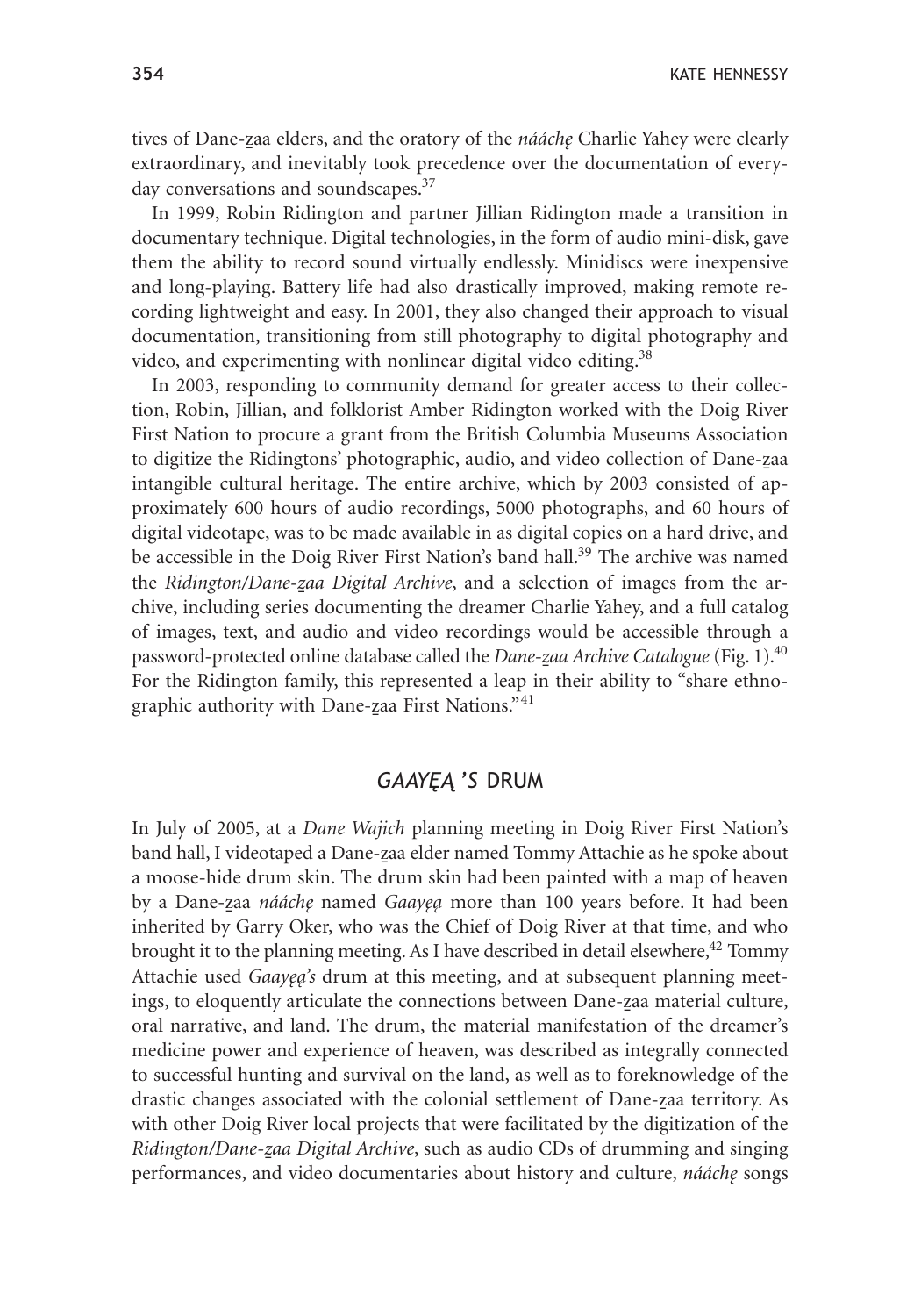

**F**igure 1. *Dane Wajich: Dane-<u>z</u>aa Stories and Songs: Dreamers and the Land.* (http:// www.museevirtuel-virtualmuseum.ca/sgc-cms/expositions-exhibitions/danewajich/english/ index.html

and drawings have become central foci of the Doig River First Nation's media productions. These media convey the continuity of knowledge and *nááche* practices and present an alternative cultural history of the region that competes with colonial and industrial narratives.

*Gaayea's* drum was used by Tommy Attachie to define a methodology for documenting Dane-<u>z</u>aa intangible heritage; in the following weeks in that summer of 2007, our group traveled to seven places in Dane-zaa territory where youth, elders, ethnographers and linguists recorded videos documenting traditional narratives, life histories, and histories of *nááchę* in *Dane-zaa <u>Z</u>áágé?* (the Beaver language) and English. These videos and their translations became central elements of the virtual exhibit, and in early drafts of the exhibit, photographs of *Gaayea's* drum as a part of the production process, and archival photographs of Charlie Yahey holding a special double-sided drum also made by *Gaayea* were also featured prominently throughout the online project. However, at the end of a nearly two-year period of exhibit postproduction and community consultation carried out by cocurator Amber Ridington and me, the decision was eventually made to remove all images of *nááche* drums and drawings from the exhibit. Meaningful community participation in digital documentation and presentation of oral narratives opened up local debate over the ownership and control of Dane-<u>z</u>aa digital cultural heritage. The debate was centered on (1) ownership of ethnographic documentation, and (2) control over its circulation in digital form.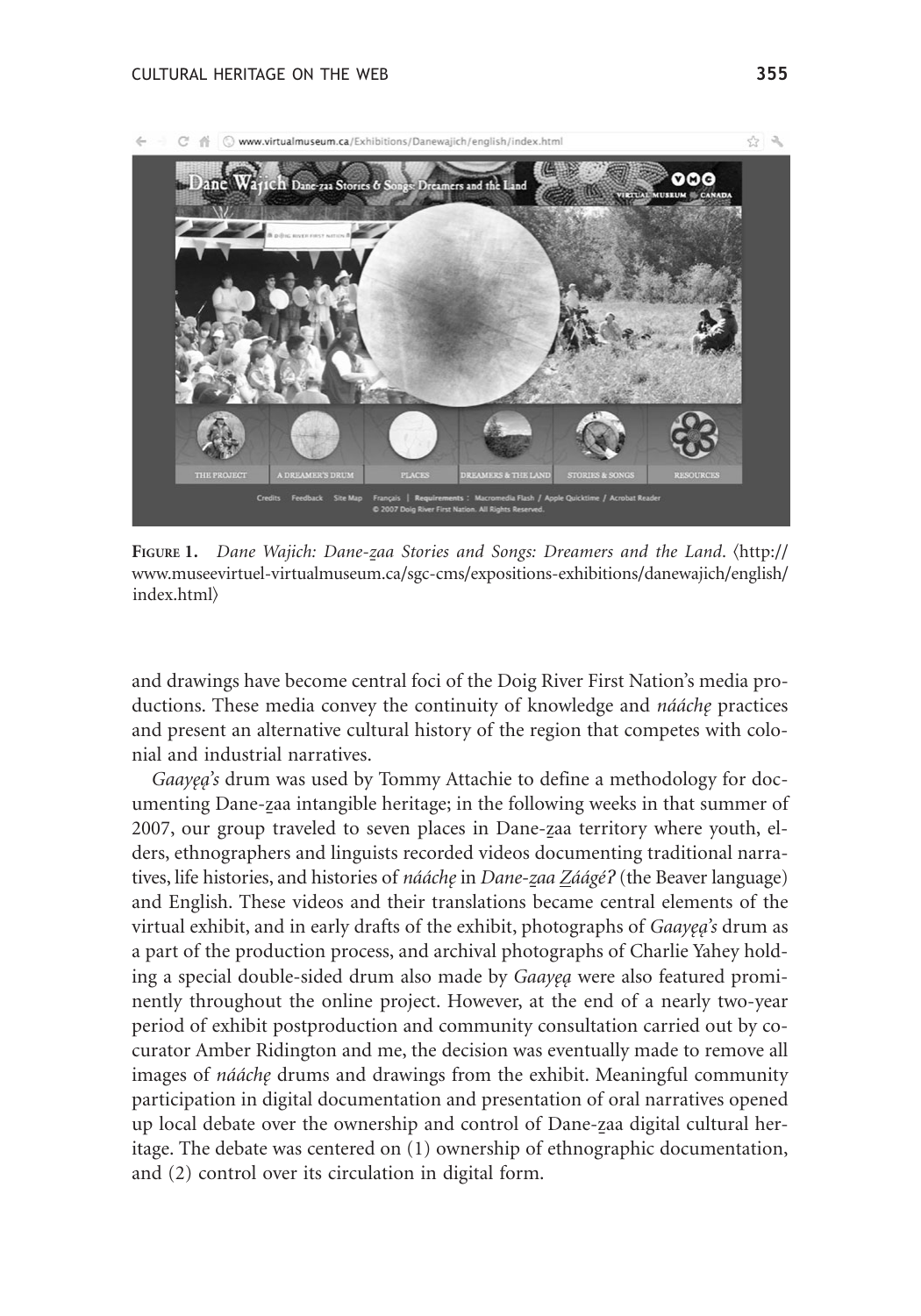#### *1. Ownership of Cultural Documentation*

As Dane-zaa ephemera have become ethnographic objects, they have become physical objects (tapes, film, photographic prints); as these ethnographic documents of intangible cultural heritage have been digitized, they have become digital cultural heritage (digital files and storage devices) that are owned, traded, copied, and remixed. As Dane-<u>z</u>aa intangible cultural heritage has been collected, digitized, and made accessible to Dane-<u>z</u>aa communities in the form of the *Ridington*/ *Dane-z*-*aa Digital Archive*, it has also been claimed as property. The contents of the *Ridington/Dane-zaa Digital Archive* are "copyrighted by the collectors for their use."<sup>43</sup> This can be so because, under the Canadian Copyright Act, the act of the creation of a document—for example, pressing "Play" on a digital audio recorder—is an assertion of ownership and a legal right to control the use of the document.44 This technicality has underscored the practice of academic anthropology, where the copyright of the ethnographic object, and by proxy, the legal right to publish, distribute, or even sell these *creative works* has long rested with the researcher, rather than with the subject of ethnographic study him- or herself.<sup>45</sup> While the contents of the *Ridington/Dane-zaa Digital Archive* are copyrighted by the collectors for their use, Robin and Jillian Ridington also declared the intention that copyright be shared "by the Dane-zaa peoples represented by the four Dane-<u>z</u>aa bands" and that permission to use the material be sought by the copyright holders.<sup>46</sup> In the original grant application to digitize the collection, it was stated that,

Dane-zaa heritage is collectively owned, and a great number of generations contribute to our cultural heritage. The documentation of our peoples' heritage in the Ridington/Dane-zaa [Digital] Archive represents indigenous intellectual property and although it is collectively owned, it will be curated by the Doig River First Nation at their museum, and will be made accessible to all Dane-zaa peoples.<sup>47</sup>

While this statement is meant to protect the rights of the collectors to continue to use the material for academic research and publication, and the rights of Danezaa peoples to have a say in how and by whom their cultural heritage is used and reproduced, copyright of ethnographic documentation was not transferred from the collectors to its communal owners. The statement illustrates a basic contradiction at the heart of debates over cultural property—that collectively owned intangible expression becomes the property of an individual through the act of documentation. This contradiction was illuminated in the digitization and return of cultural documentation to Dane-zaa communities, when indigenous intellectual property rights were granted, but exclusive copyright—ownership—was not. Given the collective nature of ownership of Dane-<u>z</u>aa oral narrative, it could not easily have been done.

These issues were further illuminated in the course of digital visual ethnographic production. Because the painted moose-hide drum made by the *nááche*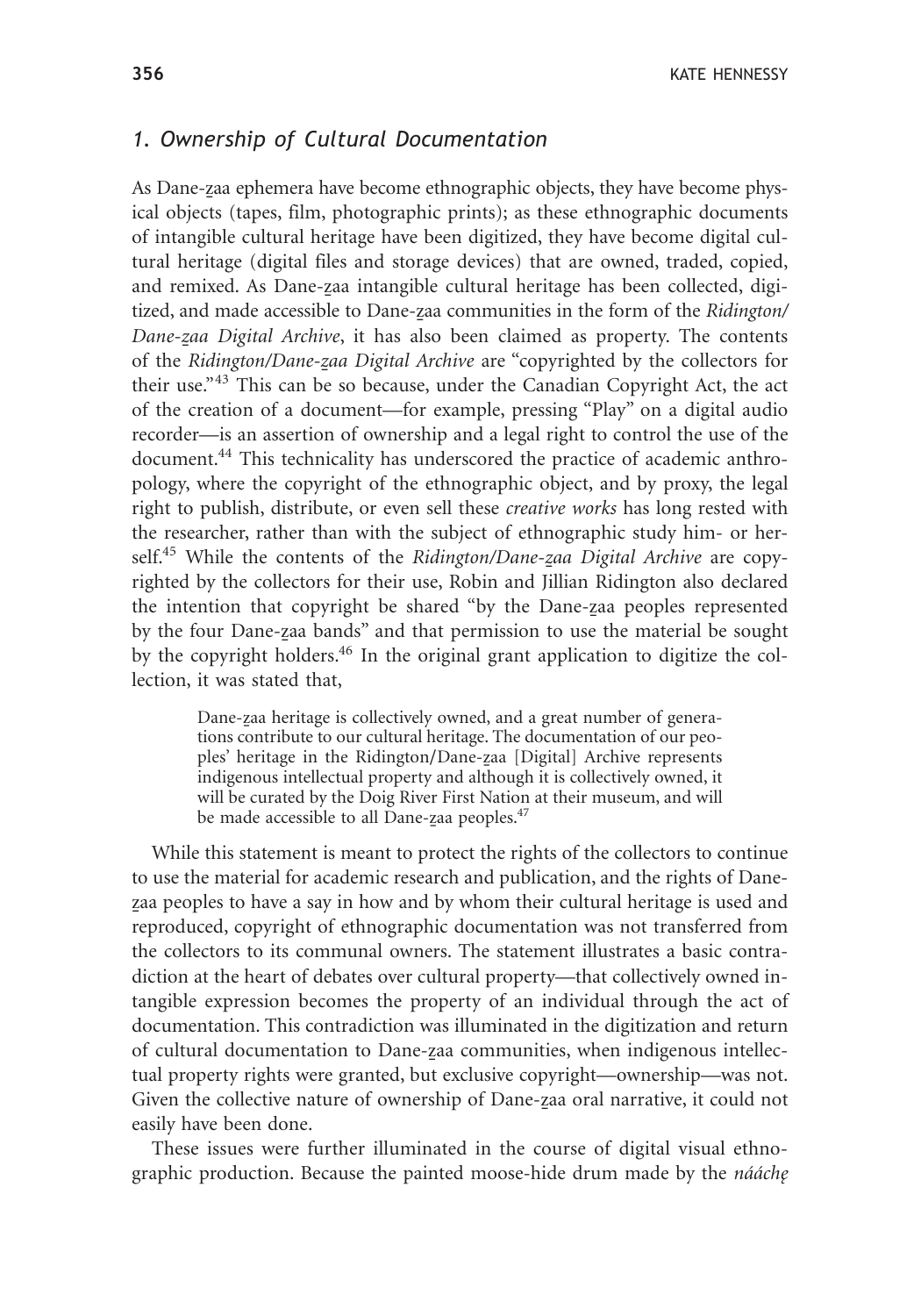*Gaayeq* was central in defining the methodology for cultural documentation in the *Dane Wajich* project, a photograph of the *nááche˛* Charlie Yahey holding a painted drum made by *Gaayea* was chosen by Doig River project participants from the *Ridington/Dane-<u>z</u>aa Digital Archive* to be featured on the draft home page of the virtual exhibit. However, shortly after this decision was made, co-curator Amber Ridington and I were made aware that descendants of Charlie Yahey at the neighboring Blueberry River First Nation were concerned that photographs of their relative were being used by the Doig River First Nation without their consent. Under the direction of the Doig River Chief and Council, we visited with family members at Blueberry to discuss the use of Dane-zaa digital heritage in the project. The family ultimately decided that they did not support the use of these images of Charlie Yahey by Doig River at that time, and the Doig River Chief and Council accordingly agreed that individual stakeholders in cultural documentation, or their descendants, should be consulted for permission to display their cultural heritage, and that this decision should not be made by band councils without specific family permission. All archival media related to Charlie Yahey was subsequently removed from the *Dane Wajich* exhibit. Community involvement in intangible heritage documentation, and subsequent engagement with digital cultural heritage in this case both identified and challenged national legal regimes of ownership and facilitated the articulation of a local intellectual property rights discourse.

## *2. Control of Digital Cultural Heritage*

The use of the images of *nááche* drawings and drums in the exhibit also raised questions about the extent to which the power of tangible objects are translated into digital representations, and, accordingly, the appropriateness of making these images publicly visible elements of digital cultural heritage. During the postproduction of the *Dane Wajich* exhibit, it was suggested that the drum skin made by the *nááche Gaayea* that had been used by Tommy Attachie to define the project's documentary methodology should be restored and installed in an exhibit in the Doig River First Nation's museum. However, when Amber Ridington and I consulted with local elders about this possibility, we were surprised to find out that some did not think the drum should be displayed publicly at all. As I have described in detail elsewhere,<sup>48</sup> local protocols for the care and handling of *nááche* drums and drawings were raised by some elders as a reason to keep the drum out of uncontrolled public circulation. Some also felt that photographs of the drum should be treated the same way, and kept out of view. While some people, particularly those of younger generations felt that circulating digital images of the drum would have no negative effect, the decision was made to remove all images of *nááche* drums and drawings in accordance with more conservative perspectives. Images of *nááchę* drums were replaced with the unpainted drums made by Dane-<u>z</u>aa who are not themselves *nááche*, and which are used in contemporary performance at Doig River.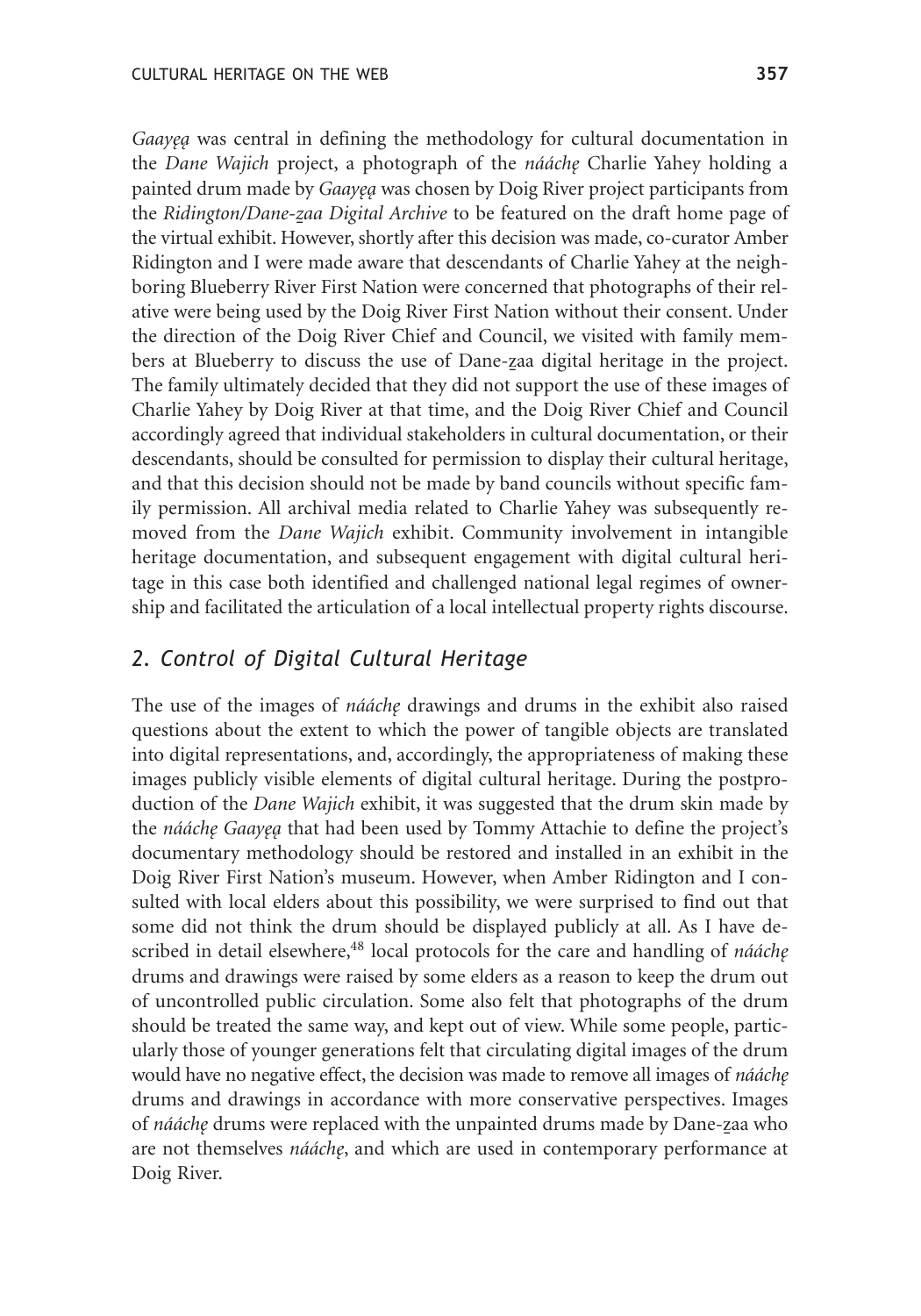**358** KATE HENNESSY

While Dane-zaa ethnographic documentation and digital heritage has been interpreted and circulated by anthropologists, it has also been reintegrated into Dane-<u>z</u>aa social, religious, and political life. I have often entered someone's home to hear the songs of Charlie Yahey and other elders playing in the background, or see portraits taken of community members displayed on the wall. Charlie Yahey's voice "has become as familiar to people who never knew him as it was to those who attended his Dreamers' Dances."<sup>49</sup> Drummers and singers at Doig River, some of whom learned directly from Charlie Yahey and other singers recorded by Robin Ridington, have enriched their repertoire by listening to recordings of their elders. They continue to sing and perform them at Tea Dances for the community and the general public.

These media are also used in significant ways to negotiate unequal relations of power. Digital copies of recordings of *nááche˛ yiné*? (dreamers' songs), used in culturally appropriate contexts, are considered by some to be powerful tools in their spiritual and political lives. As former Doig River First Nation Chief Kelvin Davis told me in the summer of 2007, when the ability of the band to resist incursions of government-sanctioned industrial development on their land was exhausted, playing the Ridingtons' recordings of *nááche yine* from his truck had power, over time, to disrupt the ravenous extraction of oil and gas. When used with proper respect, the power of *nááche* as a form of resistance remains embedded in the magnetic tape and digital code of copies from the ethnographic archive:

The recordings of the songs, of the prophet's songs, are very powerful and if . . . you use it the right way, it will be effective. But if you use it the wrong way, then the meaning of the song and the power of the songs, I believe will be, my mother told me years ago, prophets used to say, "Don't play with these songs." If the song giver wants to, he can take the—the spirit of the songs back and all it is, is going to be, is just songs, that's it, nothing more.<sup>50</sup>

Chief Davis emphasizes that the power of the *nááche yiné*? was maintained through proper, respectful use of the songs. Such preservation of power of the songs is dependent on his intangible knowledge of their care, even in digital form. His account of the power of dreamers' songs on tape is consistent with findings of scholars working with indigenous communities and digital cultural heritage in other parts of the world. For example, Maori scholar Deirdre Brown, working with Maori material culture, has shown that the spiritual and cultural meanings in objects can be transferred to the digital copies in the same way that it had been thought to be transferred in analog photographs or film.<sup>51</sup> The creation of new forms of electronic *waka* (vessels) to meet cultural needs offers a way of "subverting technologies of domination by cultural institutions."<sup>52</sup> In another example from Australia, Kim Christen has shown how Warumungu women balanced the need to document and preserve Dreaming songs with satisfying interest from the public in Warumungu traditions; she describes how decisions were made about the "open" and "closed" nature of certain songs, the most public of which were recorded and dis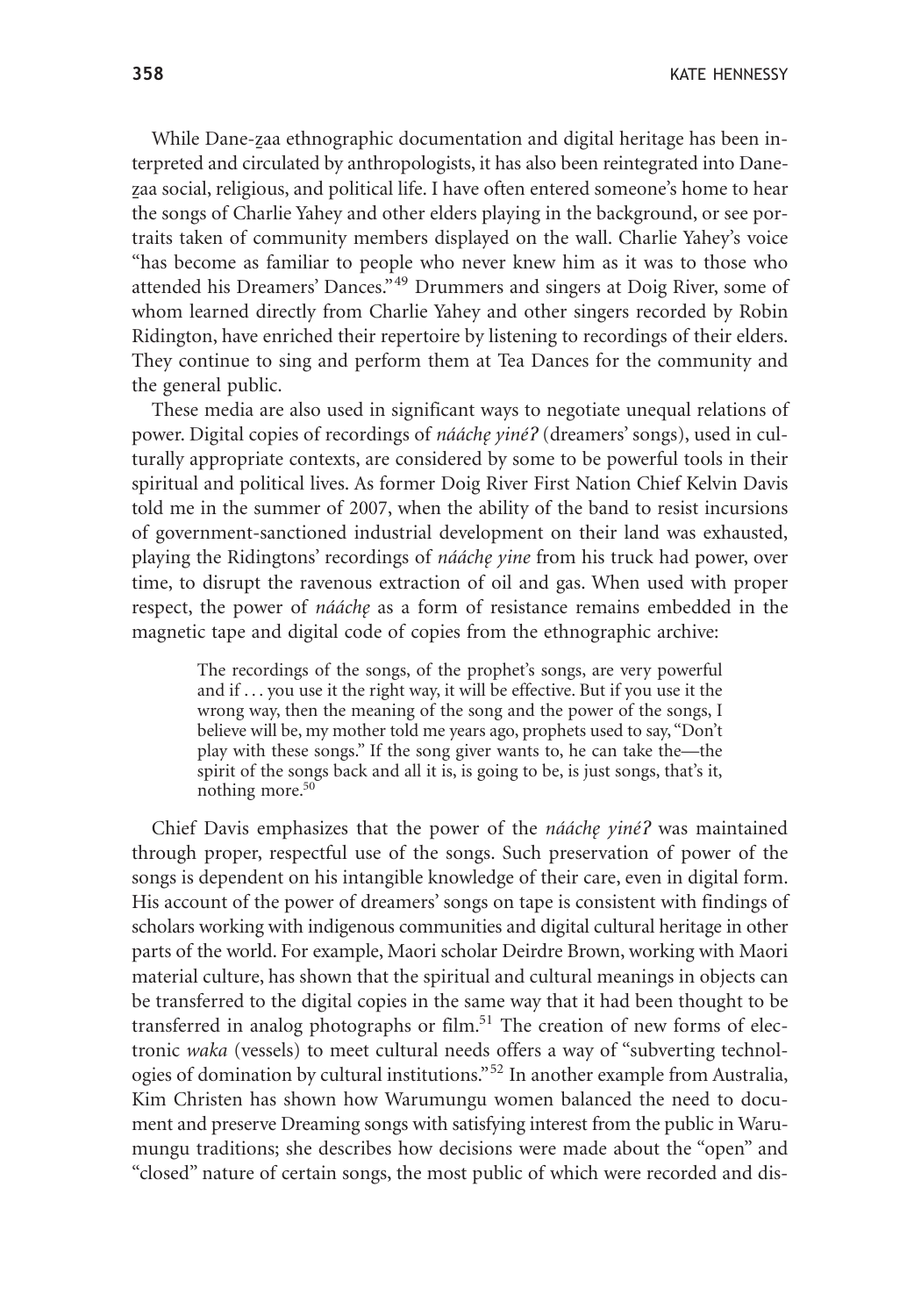tributed on  $CD$ <sup>53</sup> In these examples, communities with their own requirements for the documentation, safeguarding, and preservation of digital heritage are mobilizing the power of the heritage industry "to become self-determining agents in creating their own autobiographies. That is, to tell their own truths about culture, to embrace and challenge and also resist prevailing heritage regimes of classification."<sup>54</sup> Creating space for the articulation of local cultural property rights discourse, exercising agency in the documentation of intangible cultural heritage, and exerting control over the use of new technologies to preserve and safeguard digital heritage, are central in these efforts.<sup>55</sup>

### DIGITAL HERITAGE, WAT PRATUPA, AND *MUANGLAMPHUN.COM*

While my fieldwork with the Doig River First Nation pointed to the importance of participatory media production in creating space for negotiating the circulation of Dane-<u>z</u>aa digital cultural heritage, my recent fieldwork with the Buddhist temple community of Wat Pratupa in northern Thailand showed another approach to the circulation of sacred digital cultural heritage to support local safeguarding of intangible cultural heritage. I raise this example both as a point of comparison with the Dane-zaa local cultural property rights discourse, and to reinforce community-based multimedia production as a space in which discursive frameworks are negotiated and articulated. The Wat Pratupa example, as I will explain, also speaks to the common challenges of maintaining digital initiatives when technical expertise and funding is in short supply. In the long project of attempting to assess the implications of international heritage conventions and charters, I argue that observing the community-driven, digitally mediated safeguarding strategies—strategies of resistance to loss of local intangible cultural practices—in diverse contexts should inform the application and reworking of international heritage policies. Lila Abu-Lughod's suggestion that we should look to resistance as a "*diagnostic* of power" is productive in considering the "complexity and nature of forms of domination" impacting the continued transmission and recreation of local cultural practice.<sup>56</sup>

Since 2009 I have worked each summer as a lecturer and resource person in the Intangible Cultural Heritage and Museums Field School in Lamphun, northern Thailand, organized by the Princess Maha Chakri Sirindhorn Anthropology Centre and UNESCO, Bangkok. $57$  I was invited to teach in this field school because of my work with the Doig River First Nation and the questions that this research had raised about the role of digital documentation in the safeguarding of intangible cultural heritage.<sup>58</sup> The goal of the field school is to introduce heritage workers, community museum curators, and students from the Mekong Delta region (Thailand, Vietnam, Laos, China, Cambodia, and Bhutan, primarily) to a range of practical issues, debates, case studies, and critiques of the 2003 Convention for the Safeguarding of the Intangible Cultural Heritage. In this capacity I was introduced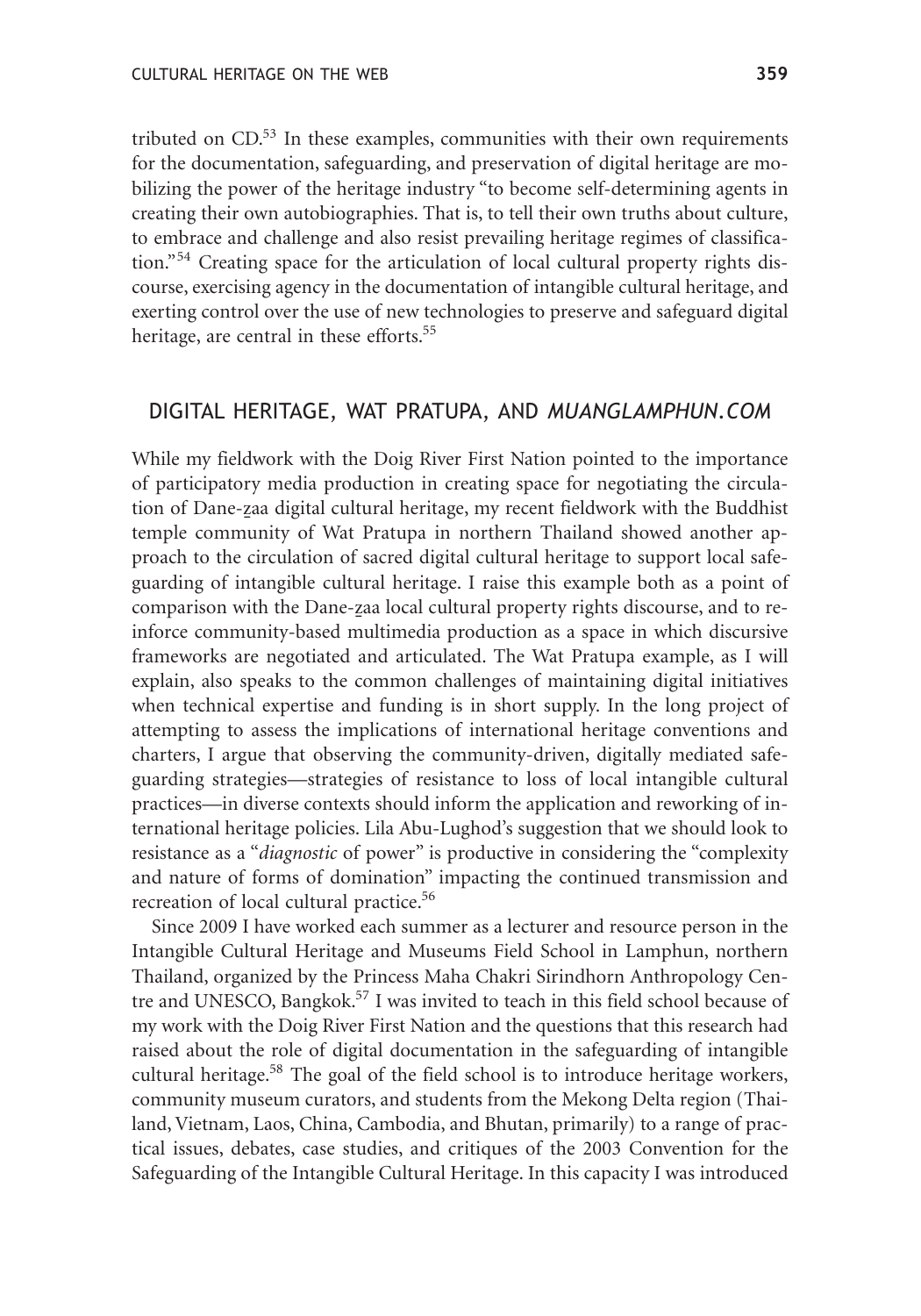**360** KATE HENNESSY

to the community of Wat Pratupa, one of the field school research sites, and worked directly with students and community members at Wat Pratupa over the last two field school seasons.

Wat Pratupa was built in 1758 by ethnic Tai Yong, who fled war in the period that Lanna (Northern Thailand) was under Burmese occupation. When the wars with Burma ended, and King Kawila was restoring the Lanna territory in the nineteenth century, many ethnic Yong were forcibly resettled from Burma to Lamphun. One group resettled with a highly respected monk named *Kru Ba Lek*, who became the first abbot of Wat Pratupa. The settlers planted mango seeds from their former village, and named the new village *Pratupa-muang*, which means Mango Forest.<sup>59</sup> Today the Pratupa community is centered around the cultural, spiritual, and merit-making activities of the Pratupa Buddhist temple. In 2009, field school students documented community-wide preparation for the Salak Yorm festival, in which bundles of offerings and tree-like structures as tall as 17 meters are built and decorated with handicrafts, money, and food. The Salak offerings are then won by monks in a lottery on the festival day. The Salak offering is a significant Buddhist merit-making activity for the families and communities who work together to create the offerings and to improve their karma. In the past, the Salak would be created over many years by a young woman, her family, visitors from other villages, and by potential suitors to make merit for the family and to announce her coming of age as a woman. The Salak demonstrated her handicraft skills and financial resourcefulness, and would be crowned with the gold jewelry that made up her dowry. Today, in Lamphun Province, it is too expensive to produce a Salak offering for each young woman; rather, communities work together to create offerings to be won by monks from several monasteries in the Province, who come together for a single large annual festival that is hosted by a different Lamphun monastery each year. In 2009, field school students observed and documented as older members of the Pratupa community gathered under the supervision of the Wat Pratupa abbot and Assistant Abbot Phra Patiphan Puriphanyo, to create the complex handicrafts used to decorate the towering Salak Yorm. We then attended to Salak festival at Wat Chamadevi in Lamphun and watched as the towering offerings were won by excited monks and claimed from the community members who had created them.

At that time, I learned that Assistant Abbot Phra Patiphan Puriphanyo was the creator and webmaster of a site called www.muanglamphun.com, on which he posted documentation of these events and of the Salak Yorm festival and related activities and traditions (Fig.  $2$ ).<sup>60</sup> The web site, and its related Facebook page, were used as a strategy for documenting and circulating the distinct practices of the Wat Pratupa ethnic Yong community. I continued to learn about local digital media strategies in the second field school in 2010, as I worked with students, the assistant abbot, and the Pratupa community to explore issues related to the safeguarding of one aspect of the Salak Yorm, called the *Kap Kalong*. The *Kap Kalong* is a poetic narrative that reiterates the history of the ethnic Yong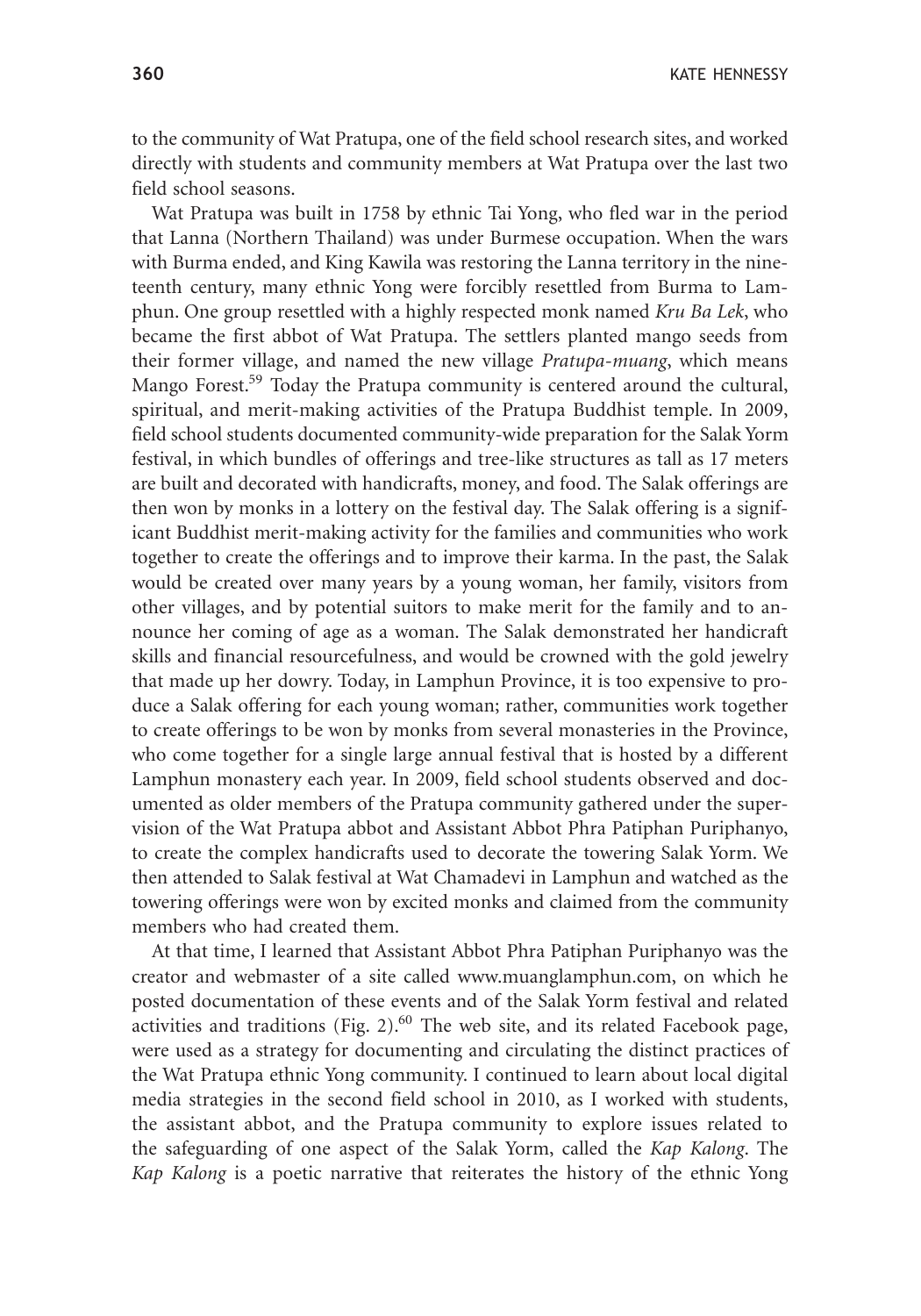

**FIGURE 2.** Wat Pratupa's former web site, "Muang Lamphun."

migration from Burma, and details the contributions of individuals and families to the construction of the Salak offering. In the past, the *Kap Kalong* told the life story of the woman who labored with her family to create the Salak offering. The *Kap Kalong* was composed by an individual of great lyrical talent and fluency in the Lanna language, and transcribed by the composer in Lanna script. In a key moment of merit-making, the *Kap Kalong* would be performed by members of the contributing family or community at the Salak Yorm before presenting the Salak to the monk who had won it in the festival lottery. Documentation of the *Kap Kalong* script and recordings of performance were being circulated on www.muanglamphun.com. In the third field school in 2011, I worked with the assistant abbot and members of the Pratupa community to produce a short documentary video that could be used to promote awareness of the need to revitalize the Yong language. This video, and the assistant abbot's photo documentation of our collaborative process, was also quickly made available on www.muanglamphun.com.

In the course of our fieldwork, we learned from the assistant abbot, community educators, Kalong performers, handicraft artisans, and school children that the Kalong is threatened on several fronts. A gradual shift from the local Yong dialect to the Central Thai dialect is creating greater distance between young Yong community members and their Yong heritage. Few people who have not been ordained as monks are fluent in the Lanna language, which was and continues to be used to represent the Yong language. Thai Yong people are now educated in the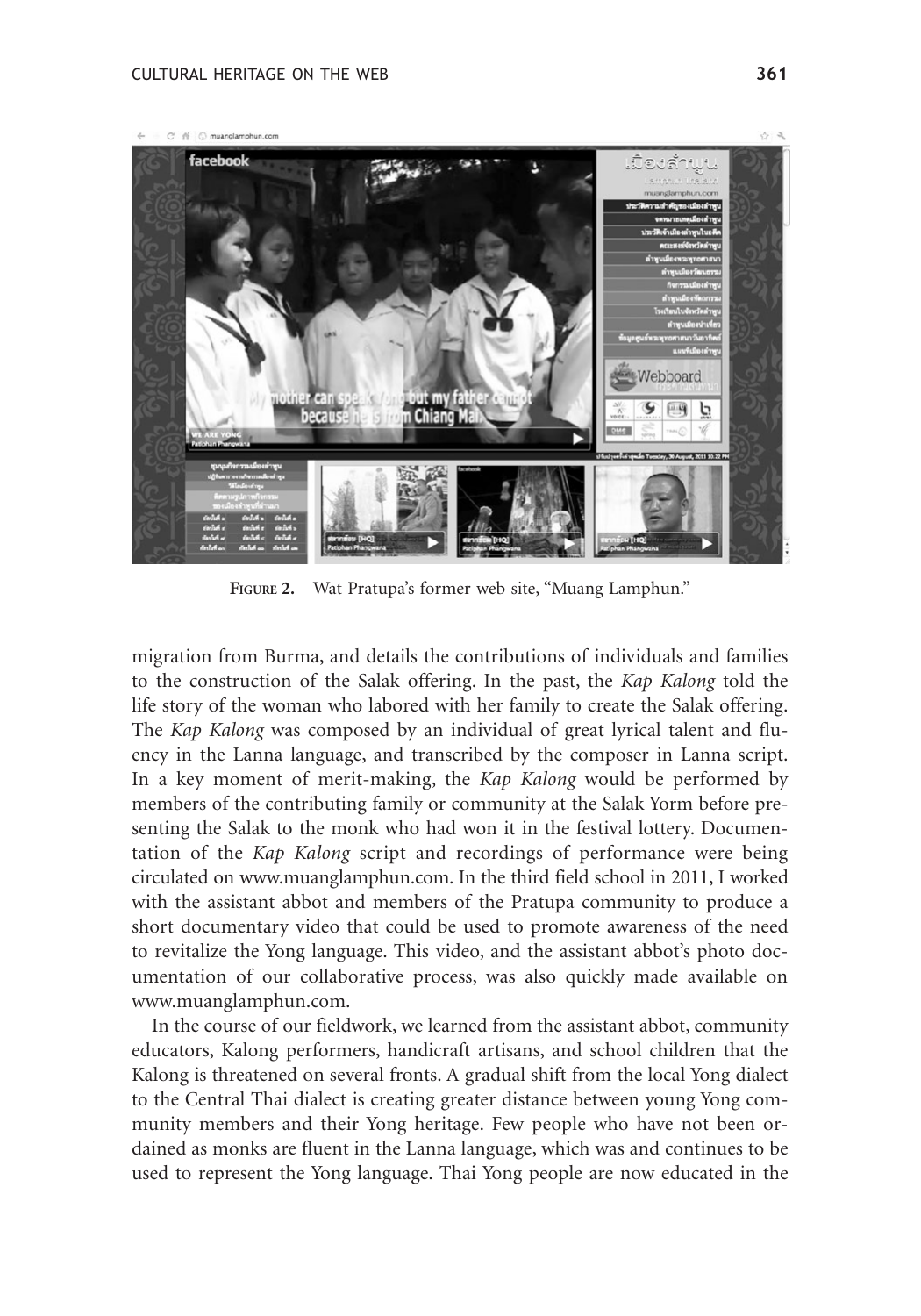Thai Central dialect, meaning Kalong scripts in Lanna language cannot be understood, and education of new composers of the Kalong is obstructed by Lanna illiteracy. Second, the Lamphun Provincial government recently chose to promote the Salak Yorm as a tourist event, and to provide financial incentives for Lamphun monasteries to participate in the festival. Non-Yong Thai communities and monasteries have been creating Salak offerings, and participating in the festival, but do not practice the *Kap Kalong*. Further, expensive and time-consuming Salak handicrafts are being replaced with cheap commercial decorations. From the perspective of Wat Pratupa representatives, the Salak Yorm festival and associated traditions have been appropriated by non-Yong communities and the provincial government, marginalizing the role of the *Kap Kalong* and Lanna language expression. Exacerbating the problem, contemporary economic conditions drive young Yong to seek employment in factories far away from their home communities, preventing them from participating in the activities of the Wat Pratupa community and speaking the Yong dialect with their families.

Faced with these challenges, Assistant Abbot Phra Patiphan Puriphanyo has focused on the facilitation, digital documentation, and circulation of representations of Wat Pratupa's Salak Yorm, *Kap Kalong* traditions, and language revitalization initiatives. He was using the www.muanglamphun.com web site as a way to communicate Wat Pratupa's ethnic Yong identity and Buddhist practices to local people, to community members working out of the province in factories, and to diasporic Yong people who are interested in the traditions of their home community. The conceptualization and production of www.muanglamphun.com facilitated local discussion about what local heritage is appropriate for sharing over the Internet, and the utility of the Internet in supporting heritage revitalization initiatives. According to Assistant Abbot Phra Patiphan Puriphanyo, "We believe in one saying: 'sharing leads to sustainability.' The more you share your knowledge, the more that knowledge will live on. It's like the case of an herbal medicine expert. If he dies, his knowledge dies with him."<sup>61</sup>

Wat Pratupa's current approach to sharing was largely shaped in the course of producing www.muanglamphun.com. The web site first included extensive photographic documentation of the Salak Yorm festival, historical photographs collected by the assistant abbot from members of the community, and representations of other traditions that were thought of as needing protection. However, it was the decision to document and share images of sacred material culture owned by Wat Pratupa—the contents of a Buddhist palm-leaf manuscript cabinet and a wooden Buddha carving—and the outside interest that they generated, which stimulated discussion about the role of digital documentation in safeguarding heritage. After images of the manuscripts and Buddha image were posted on the web site, villagers were surprised when nonlocal documentary filmmakers arrived wanting to make a film about Wat Pratupa's valuable collection. With new awareness of the digital visibility of the objects, community members became concerned about the safety of the original objects. Assistant Abbot Phra Patiphan Puriphanyo de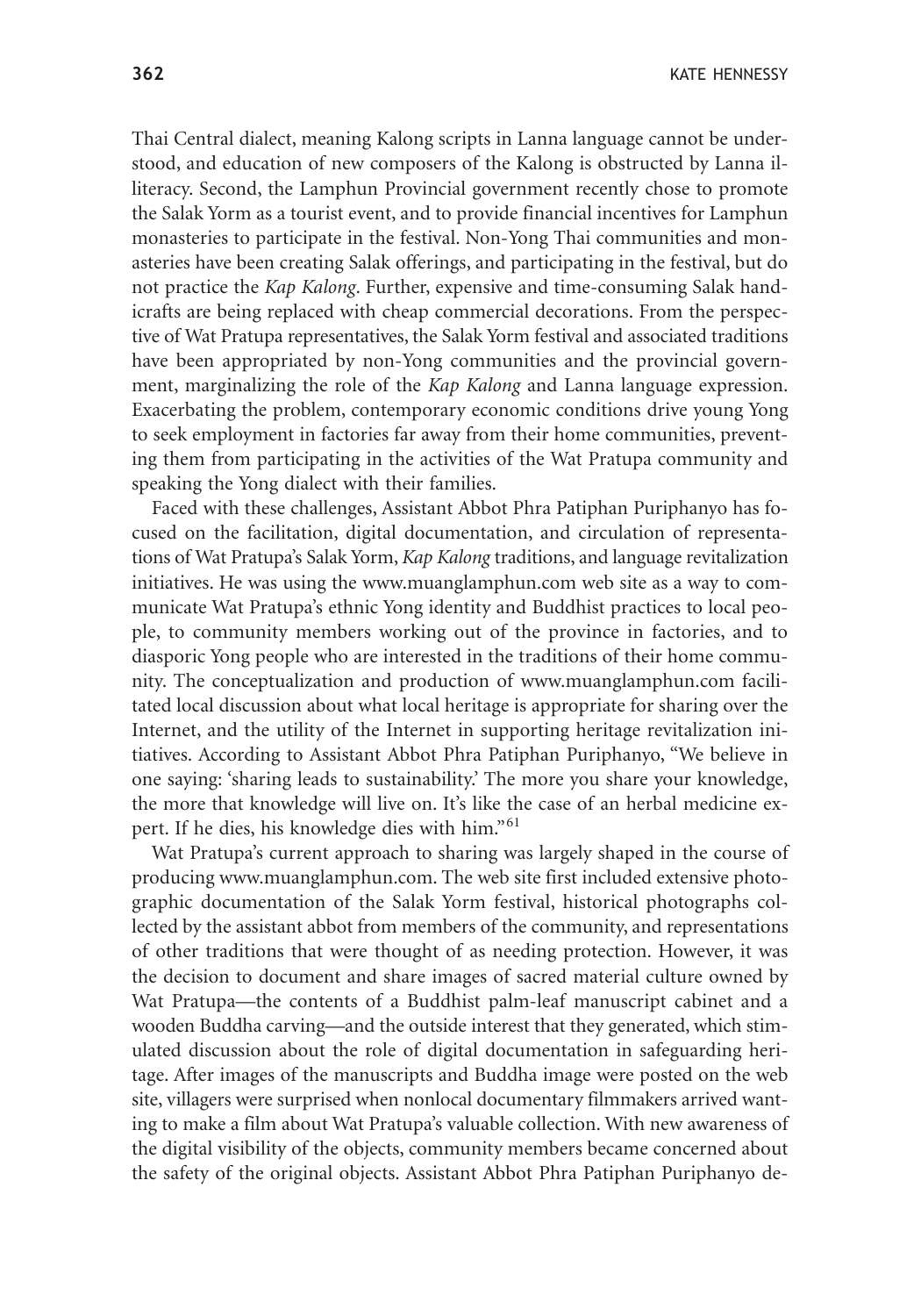scribed to me how these events facilitated the articulation of local discourse around digital circulation:

It was a challenge at first. There were worries that things could be stolen after display. That doubt also existed within this temple in regards to the Buddha image. As an alternative, it was decided that although some objects could not be physically displayed, their photographs could be shown instead. People were worried that if the library were open for public view, the cabinet might risk thievery. So I said, think about this. If there were three keepers whose responsibility was to lock up this cabinet and Buddha image in a safe place forever, would there be any chance that they would completely forget about them? Wouldn't it be better if we allowed other people to know that they existed, if we let them live through retelling, remembrance, and documentation? It would be a pity if they were left to be forgotten. There's an idiom saying, "If you swallow, it disappears; if you spit it out, it remains." No matter how wise you are, if you don't have a disciple, your wisdom goes to waste. But if you teach your disciples, your knowledge transcends your own life. It doesn't matter if replicas were created, because a genuine is still a genuine. In fact, there are even more watchers than before because there are more people who are aware of these significances. A sense of ownership keeps growing, which may lead to two different strategies: increased security measures, or increased studies and revitalization. The decision depends on the conservators and the community. Just keep this fact in mind, "If you swallow, it disappears; if you spit it out, it remains." Let the knowledge spread within the community.<sup>62</sup>

While the web-based documentation activities of Wat Pratupa were central in defining local cultural property rights, using online resources to spread knowledge within the community were ultimately met with significant challenges. Wat Pratupa's use of www.muanglamphun.com continued until early 2012, when the cost of hosting and maintaining the popular web site became prohibitive. The extensive archive of historical photographs, audio recordings, and videos are no longer accessible to the public online. The loss of the web site has driven home the difficulty of maintaining local digital community archives, which require stable sources of funding, expertise, and stewardship. The domain name was lost to another user, and Wat Pratupa's online activities were migrated to their existing Facebook page and to the assistant abbot's personal Facebook page. The ownership and intellectual property-related consequences of posting community content to Facebook, as opposed to a web site owned and maintained by Wat Pratupa community, remains to be explored. However, while the role of www.muanglamphun.com in the preservation of the community's digital heritage is diminished, Facebook-based online sharing activities have continued with dedication from the assistant abbot and colleagues, and still function to promote local activities and practices related to the transmission of intangible cultural heritage. While the original web site played a central role in the articulation of a local cultural property rights discourse, these newly amplified Facebook activities continue to function in an analogous way—helping to "spread knowledge within the com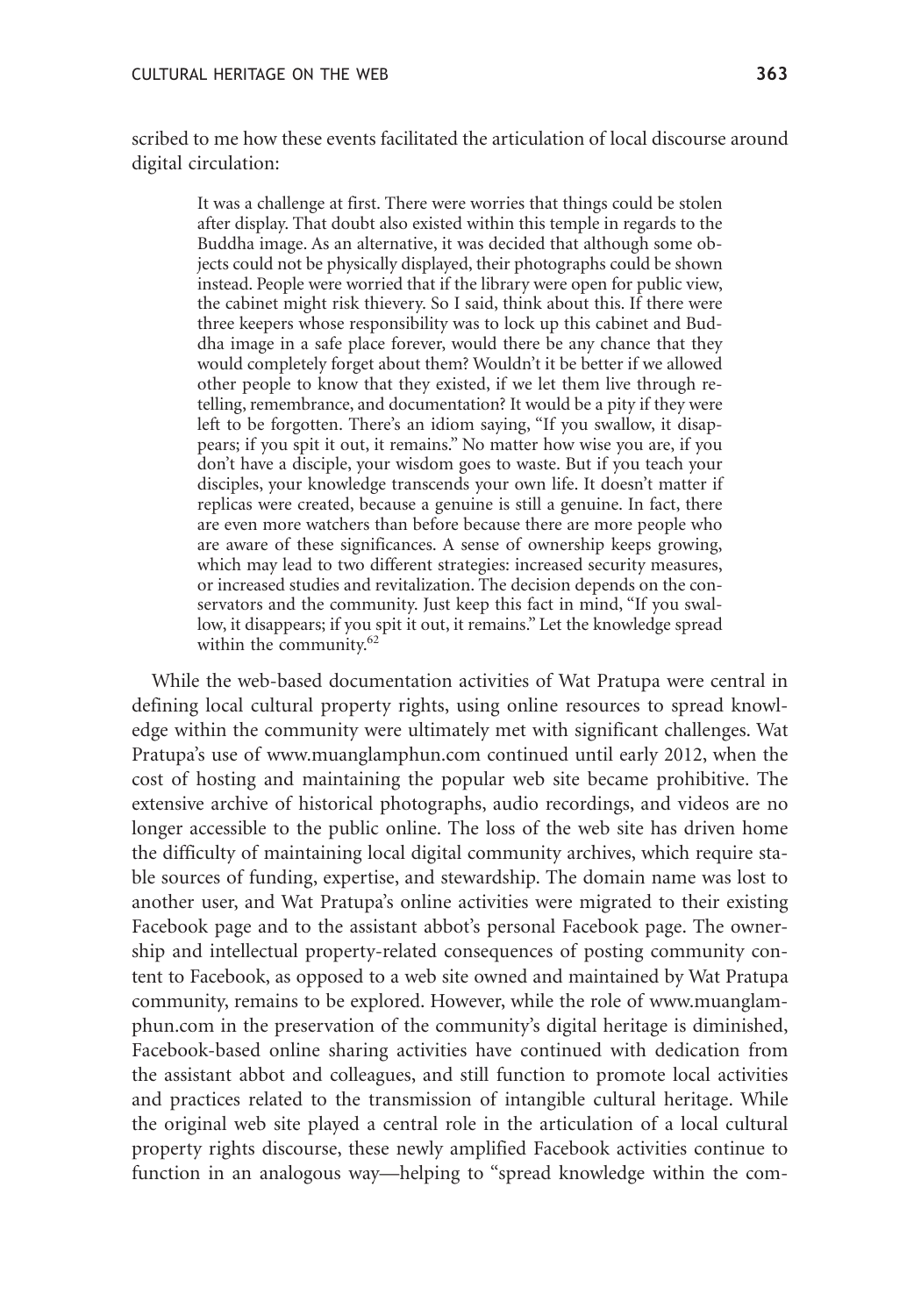munity." At Wat Pratupa, the emphasis of digital intangible heritage safeguarding activities has shifted from the creation of a web-based archive to the use of social networking opportunities provided, free of charge, by Facebook—a solution that seems to meet the needs of local practitioners at this time.

## **CONCLUSION**

While the Wat Pratupa and Dane-zaa examples are geographically and culturally distant, they highlight global challenges inherent in attempts to safeguard intangible heritage using digital documentary technologies. They demonstrate how diverse cultural communities are negotiating appropriate strategies for the documentation and transmission of their heritage, from sharing widely over public social networks like Facebook, to restricting culturally sensitive or sacred material to off-line community use. Both ethnographic sites exemplify media production spaces in which, as Cruikshank articulates, positions in discussions about cultural representation, copyright, and ownership of cultural property are being staked out.<sup>63</sup> Both examples further support Abu-Lughod's assertion that studies of cultural resistance should be understood as *diagnostics* of power, rather than romantic evidence of failures of structures of power; she writes, "... we respect everyday resistance not just by arguing for the dignity or heroism of the resistors but by letting their practices teach us about the complex interworking of historically changing structures of power."<sup>64</sup> The Dane-zaa and Wat Pratupa examples affirm the centrality of digitization and mediation initiatives in both raising awareness of the impact of new technologies on local heritage and traditions, and in generating discussion and negotiation about the value of these technologies in particular cultural communities. As made visible in the Wat Pratupa example, and an ongoing challenge in the Dane-<u>z</u>aa context, is the serious issue of preservation and persistence of intangible heritage documentation and digital heritage.

While the UNESCO Convention for the Safeguarding of the Intangible Cultural Heritage mandates community involvement in safeguarding initiatives, digital tools implicate intangible heritage documentation as digital heritage. Digital code, which at its most primary function is programmed to make copies, has displaced the *natural* duplication constraints of analog media,<sup>65</sup> making the articulation of local cultural property rights discourse a significant element of community-based safeguarding efforts. In the era of the born-digital heritage object, the safeguarding of intangible cultural heritage and the preservation of digital cultural heritage are not separate projects. As with the ambiguous boundary that distinguishes verbal utterances from object<sup>66</sup>—efforts to document and safeguard what UNESCO has defined as intangible cultural heritage must be understood, and critiqued, in relation to the UNESCO discourse on the preservation of digital heritage. Both of these policy instruments—the Convention for the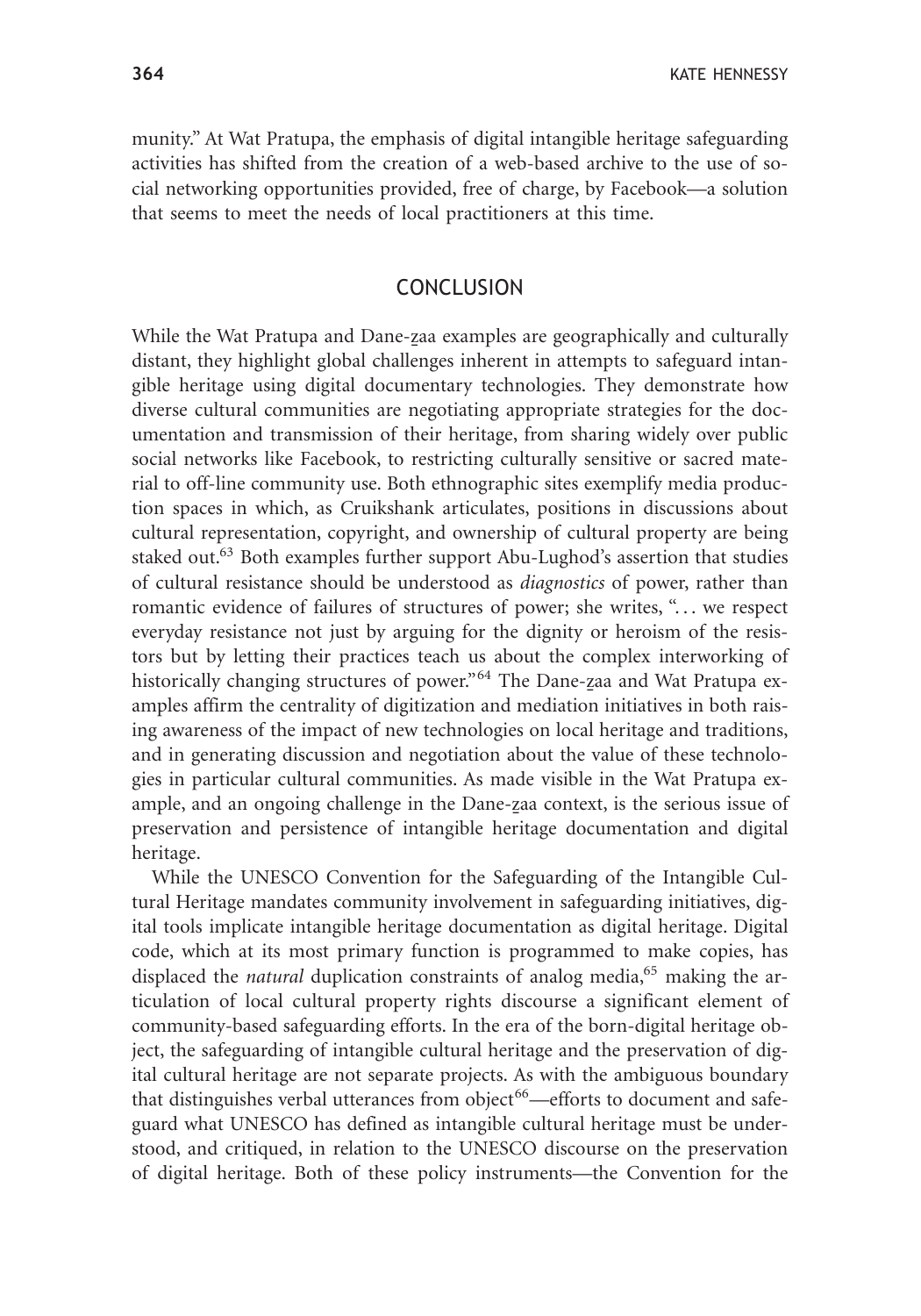Safeguarding of the Intangible Cultural Heritage and the Charter on the Preservation of Digital Heritage—should be considered and implemented with awareness of the complexities of local cultural property rights discourse and appropriate strategies for archiving documentation. Accordingly, heritage workers, practitioners, and community members should take steps to ensure that meaningful participation in digital documentary initiatives includes space for the negotiation and articulation of diverse local approaches to ownership and circulation of heritage, as well as long-term planning for the most appropriate archival forms and modes of access. The multiple methods and ontologies through which indigenous peoples around the world are appropriating new technologies to articulate their own social, cultural, and political visions<sup>67</sup> demonstrate the importance of sustained attention to and facilitation of meaningful community participation in efforts to safeguard their digital cultural heritage.

#### **ENDNOTES**

- 1. See Ito, "Introduction" and Peers and Brown, *Museums and Source Communities*.
- 2. UNESCO, Charter on the Preservation of the Digital Heritage, art. 1.
- 3. Cruikshank, "Oral Tradition and Material Culture," 5–9.
- 4. Cruikshank, "Oral Tradition and Material Culture," 6.
- 5. UNESCO, Convention for the Safeguarding of the Intangible Cultural Heritage.
- 6. UNESCO, Charter on the Preservation of the Digital Heritage, art. 2.

7. Torsen and Anderson, "Intellectual Property and the Safeguarding of Traditional Cultures" provides a number of significant examples of local negotiations of ownership and approaches to reconciling Indigenous paradigms with current intellectual property regimes.

- 8. UNESCO, Convention for the Safeguarding of the Intangible Cultural Heritage, 2.
- 9. UNESCO, Convention for the Safeguarding of the Intangible Cultural Heritage, 3.
- 10. Jackson, "Boasian Ethnography," 44.
- 11. Moore and Hennessy, "New Technologies and Contested Ideologies."

12. FirstVoices.com is a First Nations language revitalization initiative created by the First Peoples Cultural Foundation in Victoria, British Columbia, in partnership with Canadian First Nations peoples. See  $\langle$ www.FirstVoices.com $\rangle$  for further information.

- 13. Pigliasco, "Intangible Cultural Property, Tangible Databases, Visible Debates."
- 14. Hennessy, "A Ituvatuva Ni Vakadidike E Sawau."
- 15. Pigliasco, "Intangible Cultural Property, Tangible Databases, Visible Debates," 266–267.
- 16. Christen, "Opening Archives."
- 17. Christen, "Opening Archives."
- 18. Cameron, "The Politics of Heritage Authorship."
- 19. Cameron, "The Politics of Heritage Authorship," 71.
- 20. UNESCO, Charter on the Preservation of the Digital Heritage, 2.
- 21. Brown, "Heritage Trouble," 48.
- 22. Anderson, "Anxieties of Authorship in Colonial Archives."
- 23. Brown, "Heritage Trouble," 48.
- 24. UNESCO, Convention for the Safeguarding of the Intangible Cultural Heritage, 1.
- 25. Brown, "Heritage Trouble," 48.
- 26. UNESCO, Convention for the Safeguarding of the Intangible Cultural Heritage, art. 3.
- 27. UNESCO, Convention for the Safeguarding of the Intangible Cultural Heritage, art. 4.
- 28. UNESCO, Convention for the Safeguarding of the Intangible Cultural Heritage.
- 29. Kurin, "Safeguarding Intangible Cultural Heritage," 15.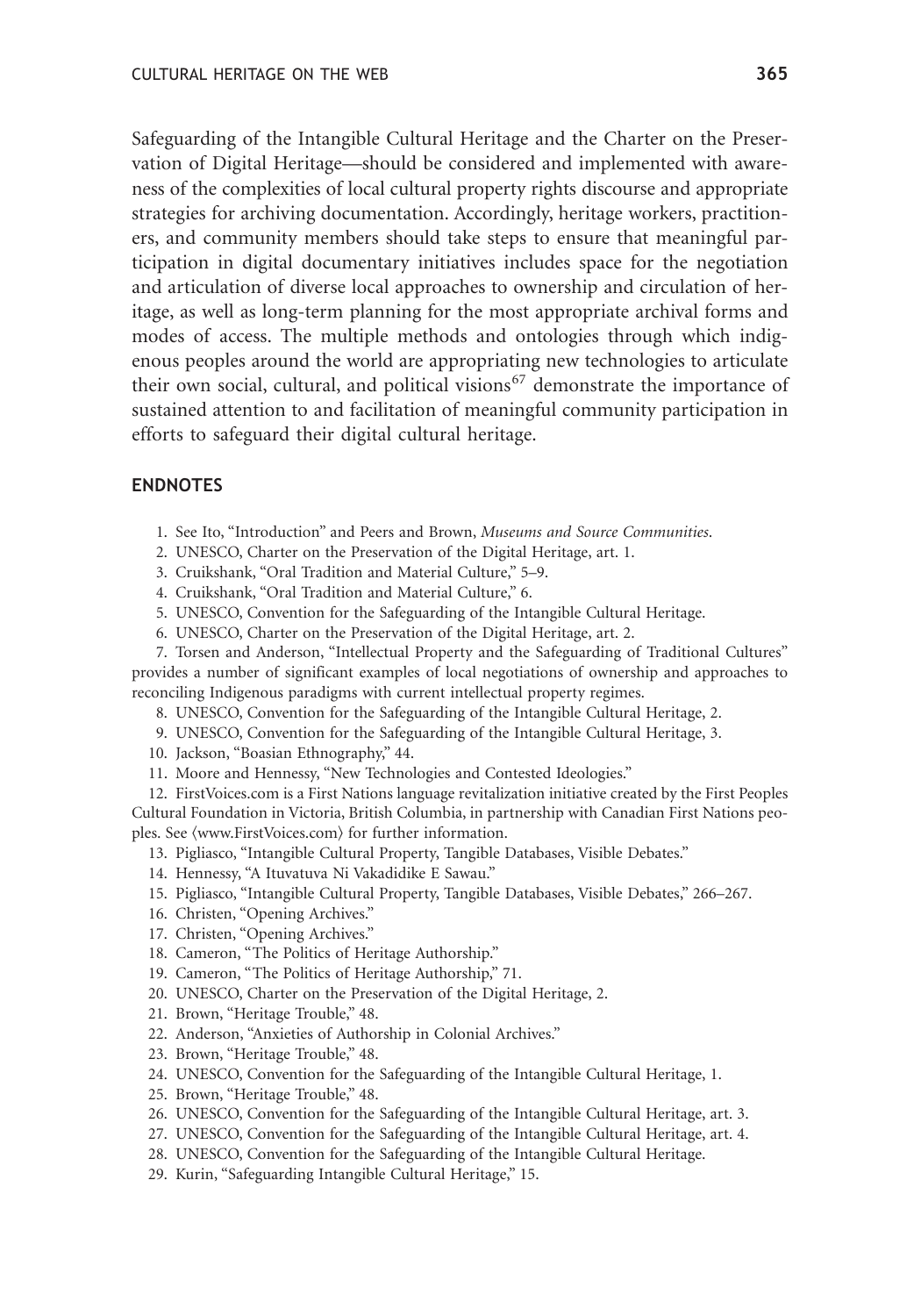30. "Dane Wajich—Dane-<u>z</u>aa Stories and Songs: Dreamers and the Land" (http://www. virtualmuseum.ca/Exhibitions/Danewajich/.

31. Hennessy, "Repatriation, Digital Technology, and Culture in a Northern Athapaskan Community."

- 32. See Kirshenblatt-Gimblett, "Objects of Ethnography."
- 33. Stoler, "Colonial Archives."
- 34. See Brody, *Maps and Dreams* and Ridington, *Trail to Heaven*.
- 35. Ridington, *Trail to Heaven*.
- 36. See Ridington and Ridington, "Archiving Actualities" and "Hunting for Stories in Sound."
- 37. Ridington and Ridington, "Hunting for Stories in Sound."
- 38. Ridington and Ridington, "Hunting for Stories in Sound."
- 39. Ridington and Ridington, "Archiving Actualities."
- 40. *Dane-<u>z</u>aa Archive Catalog, 2004–2011* (http://fishability.biz/Doig).
- 41. Ridington and Ridington, "Archiving Actualities."

42. See Hennessy, "Repatriation, Digital Technology, and Culture in a Northern Athapaskan Community" and Ridington and Hennessy, "Building Indigenous Agency through Web-based Exhibition."

43. Ridington and Ridington, "Archiving Actualities," 67.

44. Canada Copyright Act, R.S.C., ch. C-42, s. 18 (1985) (Can.), "Copyright in Sound Recordings" states that "the maker of a sound recording has a copyright in the sound recording, consisting of the sole right to do the following in relation to the sound recording or any substantial part thereof: (a) to publish it for the first time, (b) to reproduce it in any material form, and (c) to rent it out, and to authorize any such acts."

45. Marcus and Clifford, "The Making of Ethnographic Texts."

- 46. Ridington and Ridington, "Archiving Actualities," 67.
- 47. Ridington and Ridington, "Archiving Actualities," 67.

48. Hennessy, "Repatriation, Digital Technology, and Culture in a Northern Athapaskan Community."

49. Ridington and Ridington, "Hunting for Stories in Sound," 20.

50. Chief Kelvin Davis, interview by Kate Hennessy, Doig River First Nation Band Hall, 1 August 2007.

- 51. Brown, *Digital Cultural Heritage and Indigenous Objects*.
- 52. Cameron, "The Politics of Heritage Authorship," 180.
- 53. Christen, "Tracking Properness," 420.
- 54. Cameron, "The Politics of Heritage Authorship," 180.
- 55. Christen, "Gone Digital."
- 56. Abu-Lughod, "The Romance of Resistance," 42.

57. Intangible Cultural Heritage and Museums Field School, Sirindhorn Anthropology Centre -http://www.sac.or.th/databases/fieldschool: "The Intangible Cultural Heritage and Museums Field School focuses on the role of the museum in safeguarding, documenting and revitalizing intangible cultural heritage in the ASEAN region. Led by experts in the fields of museology and anthropology, this course offers museum and heritage professionals the conceptual and practical tools for engaging with local communities to safeguard their intangible cultural heritage, such as oral history and narratives, craftsmanship, festivals, ritual, performance and other forms of traditional knowledge. The course combines frameworks from 'new museology' and ecomuseums with anthropological approaches for understanding and working with source communities."

58. Hennessy, "Virtual Repatriation and Digital Cultural Heritage."

59. Princess Maha Chakri Sirindhorn Anthropology Centre, Field School Course Materials, 13.

60. Phra Patiphan Puriphanyo's web site could formerly be viewed at www.muanglamphun.com; however, as I describe in the article, the domain name was given up because of lack of resources. Activities have been moved to Facebook.

61. Phra Patiphan Puriphanyo, interview by Kate Hennessy (trans. Linina Phuttitarn), 18 August 2011, Lamphun, Thailand.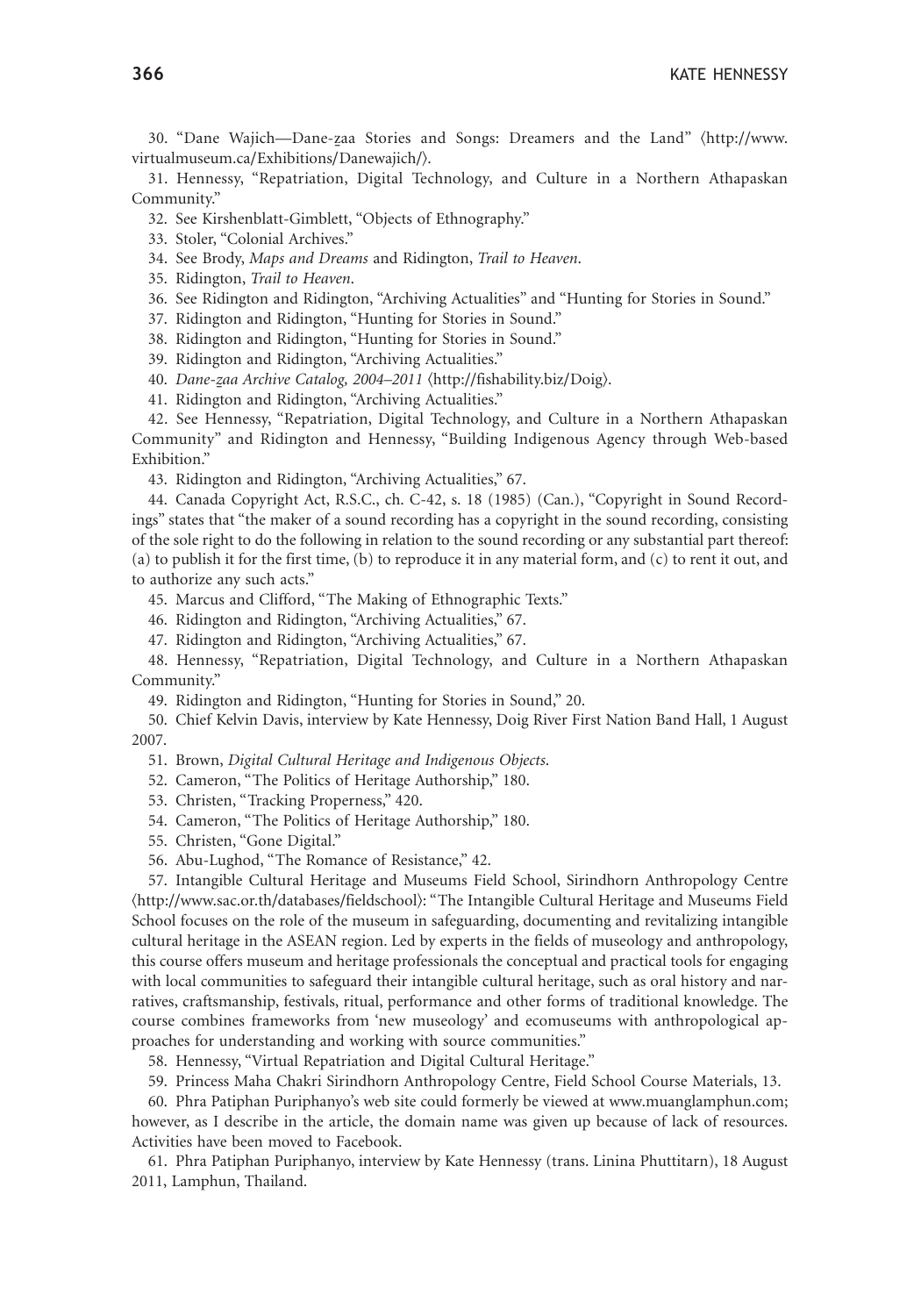- 62. Phra Patiphan Puriphanyo, interview by Kate Hennessy (trans. Linina Phuttitarn), 18 August 2011, Lamphun, Thailand.
	- 63. Cruikshank, "Oral Tradition and Material Culture."
	- 64. Abu-Lughod, "The Romance of Resistance," 53.
	- 65. Lessig, "Remix."
	- 66. Cruikshank, "Oral Tradition and Material Culture."
	- 67. Srinivasan, "Indigenous, Ethnic, and Cultural Articulations of New Media."

#### **BIBLIOGRAPHY**

Abu-Lughod, Lila. "The Romance of Resistance: Tracing Transformations of Power through Bedouin Women." *American Ethnologist* 17, no. 1 (1990): 41–55.

Anderson, Jane. "Anxieties of Authorship in the Colonial Archive." In *Media Authorship*, edited by C. Chris and D. Gerstner. London: Routledge, forthcoming.

Baudrillard, Jean. *Simulacra and Simulation*. Translated by Sheila Faria Glaser. Ann Arbor: University of Michigan Press, 1994.

Benjamin, Walter. "The Work of Art in the Age of Mechanical Reproduction." In *Illuminations*, edited by H. Arendt and H. Zohn, 217–51. London: Jonathan Cape, 1968.

Brody, Hugh. *Maps and Dreams: Indians and the British Columbia Frontier*. Vancouver and Toronto: Douglas and McIntyre, 1988.

Brown, Deidre. "Digital Cultural Heritage and Indigenous Objects, People, and Environments." In *Theorizing Digital Cultural Heritage: A Critical Discourse*, edited by Fiona Cameron and Sarah Kenderline, 77–91. Cambridge, MA: MIT Press, 2007.

Brown, Michael F. "Heritage Trouble: Recent Work on the Protection of Cultural Property." *International Journal of Cultural Property* 12 (2005): 40–61.

Cameron, Fiona. "Beyond the Cult of the Replicant: Museums and Historical Digital Objects— Traditional Concerns, New Discourses." In *Theorizing Digital Cultural Heritage: A Critical Discourse*, edited by Fiona Cameron and Sarah Kenderline, 49–75. Cambridge, MA: MIT Press, 2007.

———. "The Politics of Heritage Authorship: The Case of Digital Heritage Collections." In *New Heritage: New Media and Cultural Heritage*, edited by Yehuda E. Kalay, Thomas Kvan, and Janice Affleck, 170–84. London and New York: Routledge, 2008.

Christen, Kim, Chris Cooney, and Allesandro Ceglia. *Digital Dynamics across Cultures*. (http:// vectorsjournal.org/projects/index.php?project=67 $\rangle$  (2006) accessed 13 August 2011.

Christen, Kimberly. "Gone Digital: Aboriginal Remix and the Cultural Commons." *International Journal of Cultural Property* 12, no. 3 (2005): 315–45.

———. "Tracking Properness: Repackaging Culture in a Remote Australian Town." *Cultural Anthropology* 21, no. 3 (2006): 416–46.

———. "Access and Accountability: The Ecology of Information Sharing in the Digital Age." *Anthropology News*, April (2009): 4–5.

———. "Opening Archives: Respectful Repatriation." *American Archivist* 74 (2011): 185–210.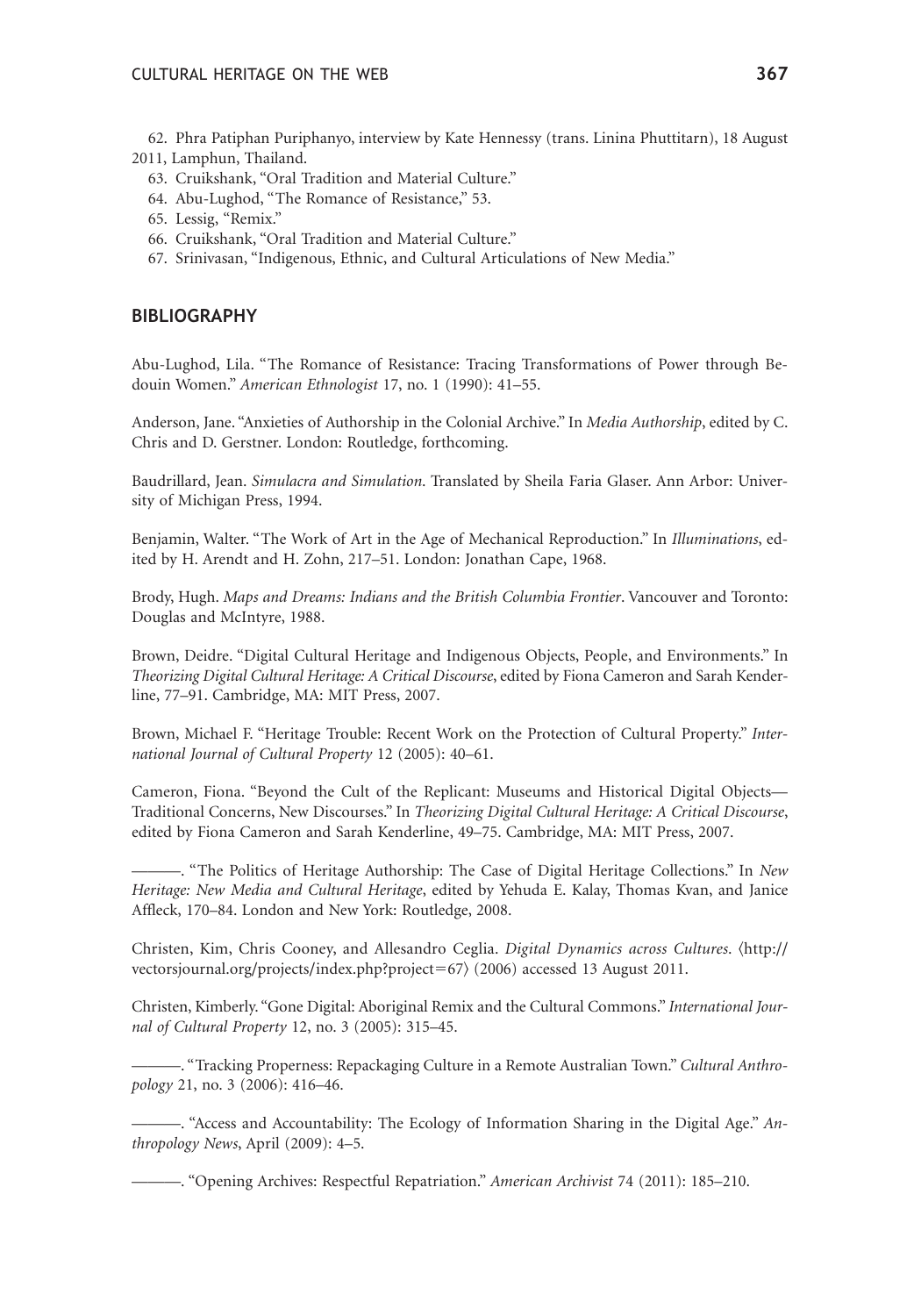Cruikshank, Julie. *Life Lived Like a Story: Cultural Constructions of Life History by Tagish and Tuchone Women*. Lincoln: University of Nebraska Press, 1987.

———. "Oral Tradition and Material Culture: Multiplying Meanings of 'Words' and 'Things.'" *Anthropology Today* 8, no. 3 (1992): 5–9.

———. *The Social Life of Stories: Narrative and Knowledge in the Yukon Territory*. Vancouver: University of British Columbia Press, 1998.

Doig River First Nation. "Dane Wajich—Dane-Zaa Stories and Songs: Dreamers and the Land," curated by Amber Ridington and Kate Hennessy. (http://www.museevirtuel-virtualmuseum.ca/sgccms/expositions-exhibitions/danewajich/english/index.html (2007) accessed 10 June 2012.

Hennessy, Kate. "Virtual Repatriation and Digital Cultural Heritage: The Ethics of Managing Online Collections." *Anthropology News*, April (2009): 5–6.

———. A Ituvatuva Ni Vakadidike E Sawau: The Sawau Project DVD. *Visual Anthropology Review* 25, no. 1 (2009): 90–92.

———. "Repatriation, Digital Technology, and Culture in a Northern Athapaskan Community." PhD thesis, Department of Anthropology, University of British Columbia, 2010.

———. "From Intangible Expression to Digital Cultural Heritage." In *Safeguarding Intangible Heritage*, edited by Michelle Stefano, Peter Davis, and Gerard Corsane, 33–46. Heritage Matters Series. London: Boydell and Brewer, 2012.

Ito, Mizuko. "Introduction." In *Networked Publics*, edited by Kazys Varnelis, 1–14. Cambridge, MA: MIT Press, 2008.

Jackson, Jason Baird. "Boasian Ethnography and Contemporary Intellectual Property Debates." *Proceedings of the American Philosophical Society* 154, no. 1 (2010): 40–49.

Kirshenblatt-Gimblett, Barbara. "Objects of Ethnography." In *Exhibiting Cultures: The Poetics and Politics of Museum Display*, edited by Ivan Karp and Stephen D. Levine, 386–443. Washington, DC: Smithsonian Institution, 1991.

Kurin, Richard. "Safeguarding Intangible Cultural Heritage: Key Factors in Implementing the 2003 Convention." *International Journal of Intangible Heritage* 2 (2007): 10–20.

Lessig, Lawrence. *Remix: Making Art and Commerce Thrive in the Hybrid Economy*. New York: Penguin, 2008.

Marcus, George E., and James Clifford. "The Making of Ethnographic Texts: A Preliminary Report." *Current Anthropology* 26, no. 2 (1985): 267–71.

Moore, Patrick, and Kate Hennessy. "New Technologies and Contested Ideologies: The Tagish Firstvoices Project." *American Indian Quarterly* 30, no. 1 & 2 (2006): 119–37.

Peers, Laura, and Alison Brown, eds. *Museums and Source Communities: A Routledge Reader*. London: Routledge, 2003.

Phangwana, Patiphan. *Wat Pratupa*. (www.muanglamphun.com) accessed 30 August 2011.

Pigliasco, Guido Carlo. "Intangible Cultural Property, Tangible Databases, Visible Debates: The Sawau Project." *International Journal of Cultural Property* 16 (2009): 255–72.